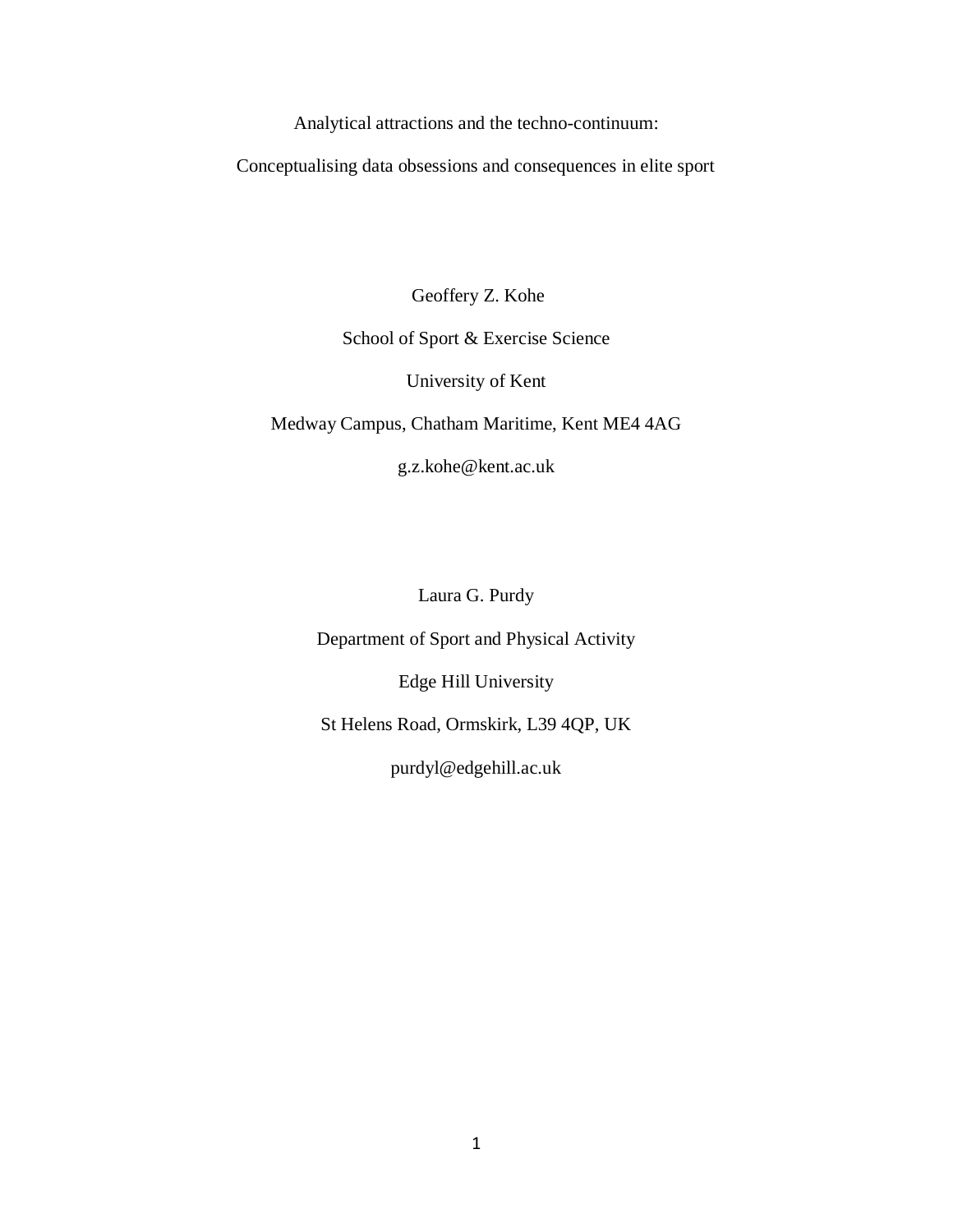The proliferation of sports science and technological innovation within performance settings has precipitated the generation of increasing volumes of data to aid athletes. Copious data production has also perpetuated the privileging of scientific information, and a 'thirst' for 'more data' as an unproblematic 'truth'. Of significance is not merely the use of technology for the production of data-for-data's sake, or the utility of data for a greater cause (e.g., the good of the team), but the quest for personalised data for individual athletes to be analysed, and reflected upon *ad nauseam*. Furthering scholarship on disciplining bodies, we argue that increased technological consumption, and the related excessive quantification of athletes' bodies via data production, adds further insecurity into performance sports work. Finally, attention is given to the cultural step-change new techno-dispositions may now present.

*Keywords*: sport technology; data analytics; techno-criticism; organisational politics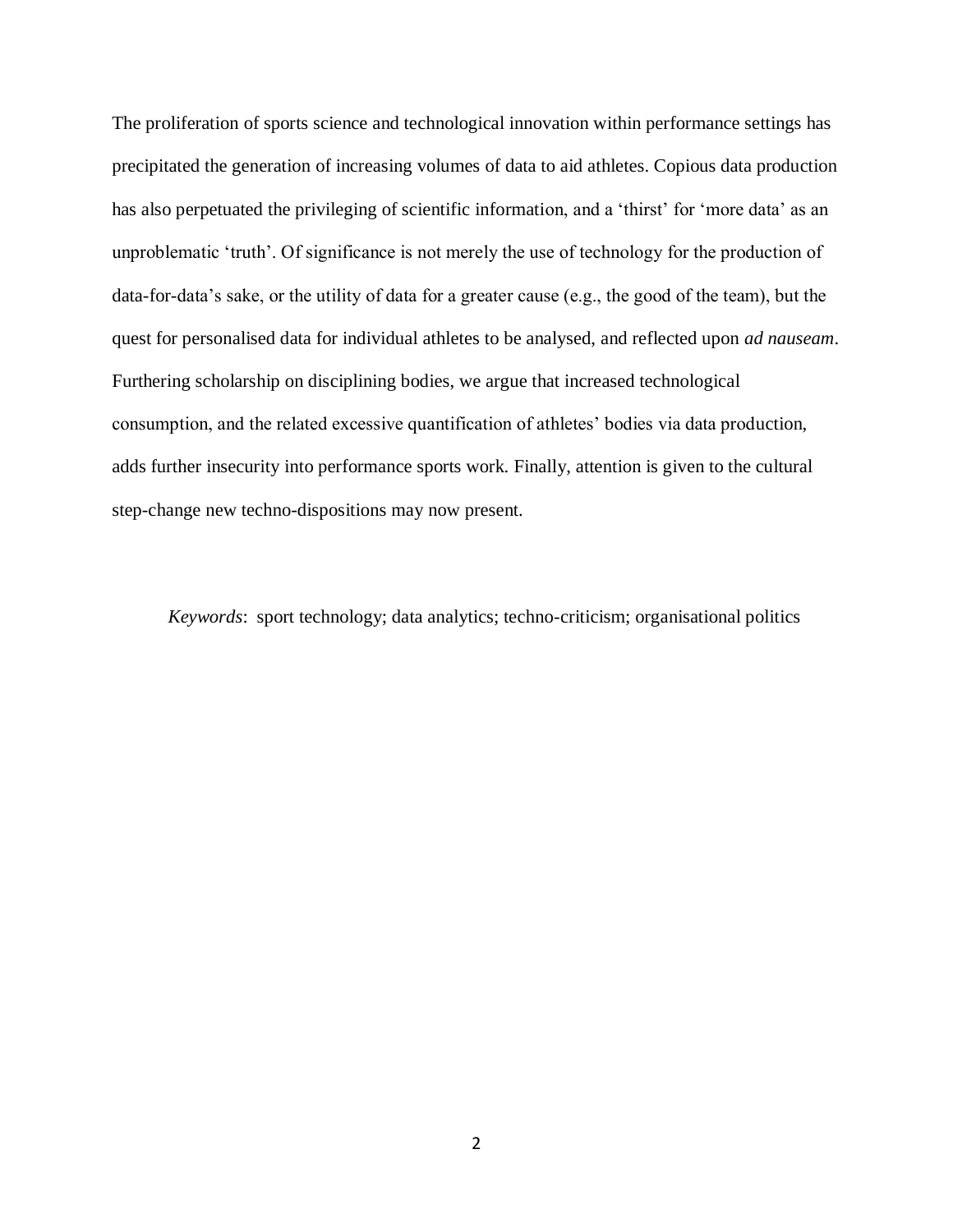As several scholars have contended, increased analytically-driven practices as a means of exerting organisational authority and employee surveillance and control within the tiers of sport management are being perceived as paradoxical (and occasionally antithetical) to the established understandings of coaching as a more nuanced and dynamic practice (Jones, Armour & Potrac, 2004; Mackenzie & Cushion, 2013*).* Although some scholarship has respected the complexities of performance coaches as technocratic engineers (Groom, Cushion & Nelson, 2011), Mackenzie and Cushion (2013) add that the objectification of performance (and exacerbation of quantifiable measurement) still dominates in sport performance discussions. An invariable consequence is that this focus on the 'tangible' and 'usable' elements of performance has subsumed debate regarding underlying socio-cultural constructions and processes. Expressed another way, in the sustained quest to satisfy peak performance goals, data production and consumption has become *de rigueur* fashion of sport praxis (Williams & Manley, 2016).

While advances in technology have been critiqued within scholarship for many years, academic debates have also focused on the enthusiastic trends for Big Data in other realms of social life (boyd & Crawford, 2012; Feenberg, 2002; Kitchin, 2014; Trabal, 2008). Focusing on sport, scholars have noted instances where athletes have called into question the various forms of scientific performance technologies and coaches' abilities to effectively use and filter what, at times, may be substantial amounts of data (e.g., Carling, Reilly & Williams, 2009; Laure, 1997). Moving beyond criticisms of technology interfering with the coaching process (e.g., Bampouras et al., 2012; Mackenzie & Cushion, 2013), Cronin, Whitehead, Webster and Huntley (2017) have drawn attention to ways technology is advantageously crafting contemporary coach-athlete relations. Exemplified in the experience of their coach participant, Cronin et al. (2017) identify that technologies are not inherently problematic, but rather can be used effectively to aid athletes'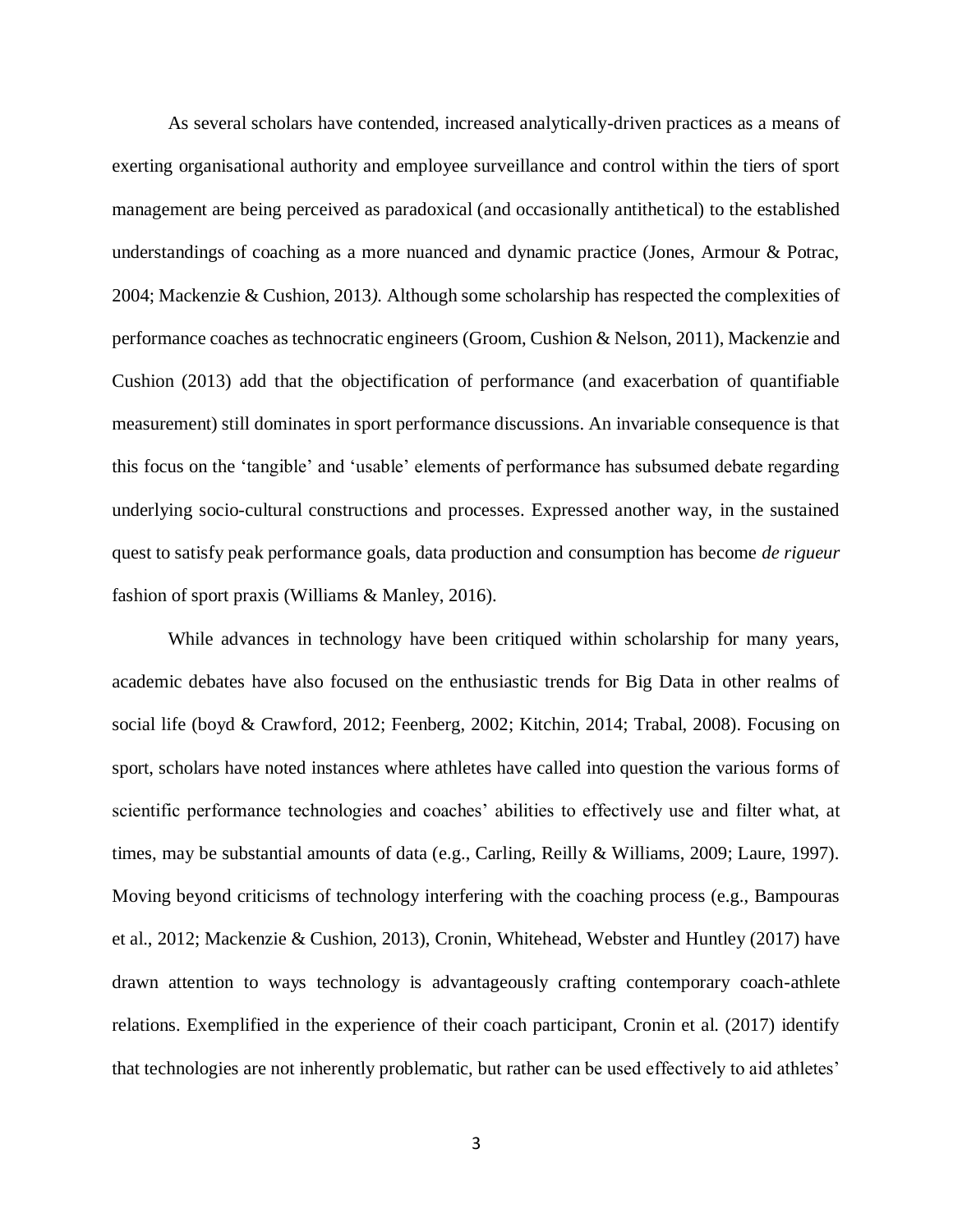learning and enhance their coach-athlete relations. In particular, and reiterating the varied positions individual take with respect to technology use, Cronin et al. (2017) stress that technology offers coaches a convenient instrument to achieve various means and ends. However, there remain instances (either through the coach's or athlete's predilections or performance demands) whereby technology becomes *the* only means individuals can understand (and *value*) their performance. Espousing similar arguments, Williams and Manley (2016) contend the privileging of scientific information that serves to monitor athletes' bodies *more* within elite sport and coaches' practices has been to an extent normalised and perpetuated. In some part, this could be the result of athletes and coaches operating within a wider context in which cultures of entitlement, accountability, mistrust, and bureaucracy are entrenched. Collectively, the concern here is with the issues that emerge at the juncture where scientific, technological and analytical obsessions and preferences meet with reservation and resistance. As indicated in the prevailing scholarship, resistance has been evidenced with individual athletes, coaches and some organisations at the elite end of the sport spectrum (Cronin et al., 2017; Trabal, 2008; Williams & Manley, 2016).

Articulating the consequences of developments within the context of elite canoe-kayak, Trabal (2008) notes technological advancements have resulted in discernible shifts in relationships between athletes and their support teams (in particular coaches and sport scientists). While, for the most part, Trabal (2008) indicates that those working in elite sport recognise the necessity of technological innovation, the varying dispositions, predilections and priorities of individuals mean that there are discrepancies in acceptance, value and use. It is in the spaces between individual's technology perceptions that there opens up possibilities for tension (occasionally construed as resistance) between coach, athlete and organisation. Resistance, Trabal (2008) suggests, may not necessarily be detrimental to performance (indeed, it may just amount to a difference of opinion);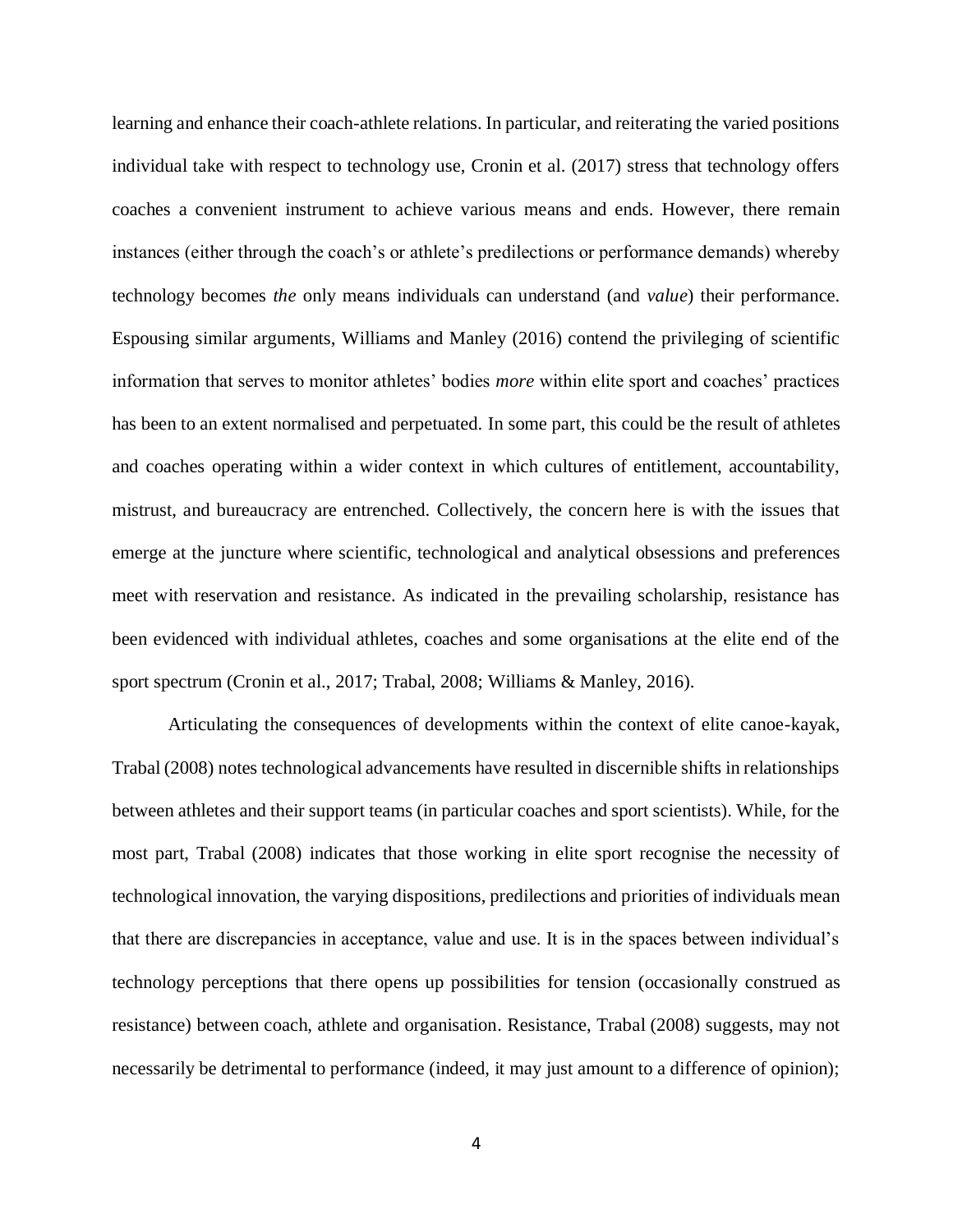however, there exists potential for such tension to disrupt the social elements and relations of the elite sport environment. Notably, and recognising the need to advance techno-criticism beyond prevailing sociological discussion of power, Trabal (2008) encourages a deeper appreciation for the nuances of athletes'/coaches' technological engagements. The sentiments of Trabal's (2008) argument, and the work of others such as Butyrn and Masucci (2009), inform the later discussion in this paper with respect to the considerations of the techno-continuum.

Our focus is on conceptualising technology as a particular mechanism, and catalyst, that may precipitate and exacerbate concerns among some sports workers about their professional identities, organisational interactions and career security. Here we adopt the general definition offered by Roderick, Smith and Potrac (2017) who articulate sports workers as sport industry employees whose roles, predominantly, comprise direct or indirect sport production. The paper aims to contextualise the discontent over technologies' place (or lack thereof) in performance sport with wider employment uncertainties and pressures that contour sports workers' lives and careers. We present a theoretical piece that revises an idea currently at play within scholarly debates and evident in sport practice (Butryn & Mascucci, 2009). In doing so, we intend to provide a conceptual catalyst for dialogue. In unearthing new thinking, this paper nudges concerns beyond merely regarding athlete or organisational obsessions with the use of technology (in particular, scientific data) (e.g., Carling et al., 2009; Collins et al., 2017; Williams & Manley, 2016), and raises fresh consideration about the drive-for and use of data as a catalyst for wider cultural and social reactions, changes and turbulence within the immediate sport setting. We are, however, mindful that questions that lay at the heart of our examination remain open and subject to continued interrogation. We are not, for instance, advocating that a resistance to technology should replace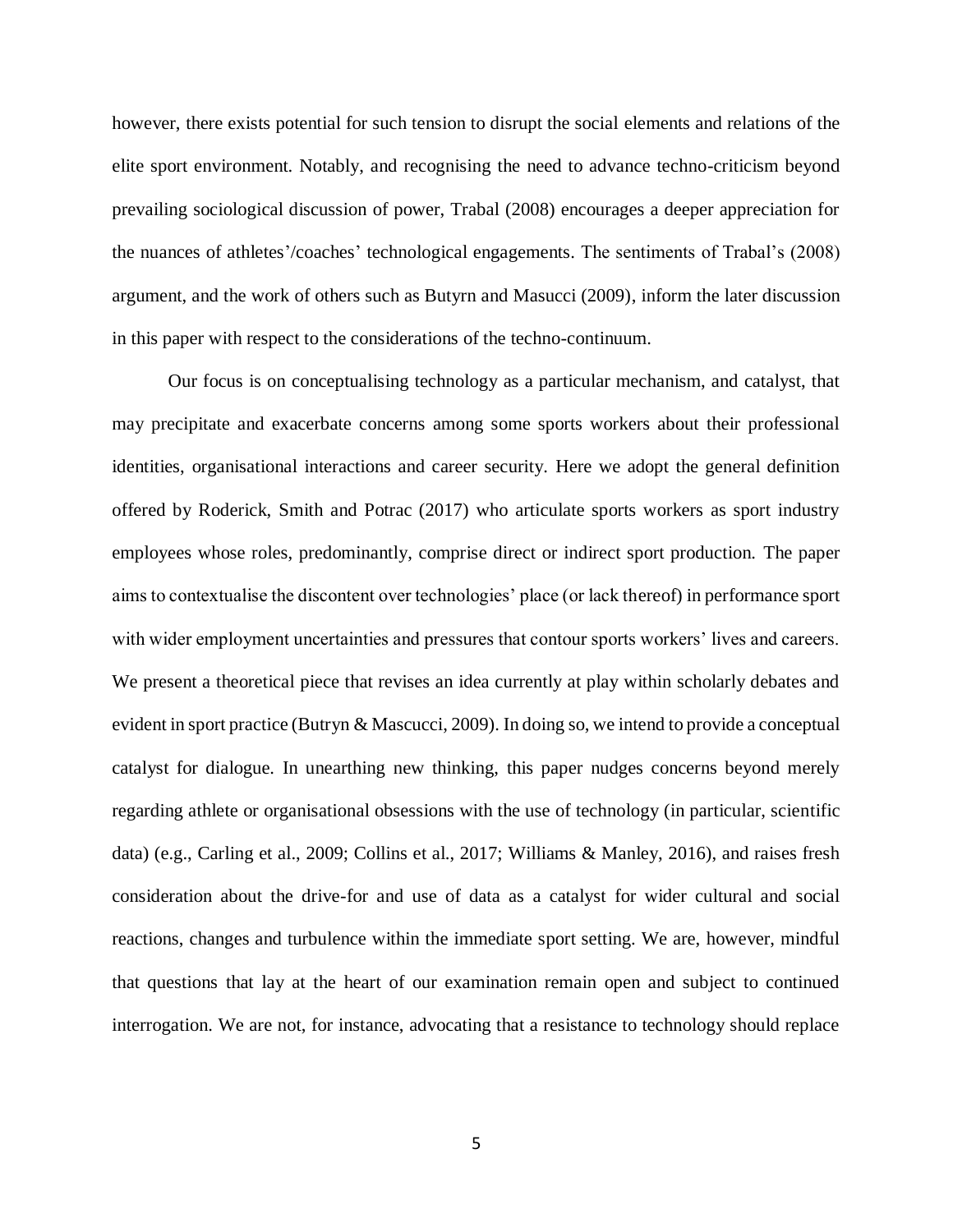current practices; rather, the intention is to contribute to and encourage critical dialogue about the many and varied consequences of technology to sport and its constituents.

The paper commences by considering how technological use may potentially influence the social dimensions of sport. We then articulate a critique that draws upon techno-criticism theory (Feenberg, 2002; 2008; Osiceanu, 2015;); conceptual frameworks that examine intersections of technological progression and human experience. The discussion proceeds with consideration of the techno-continuum and implications of increased data rationalism on the relations between coach-athlete and coach-organisation. The paper concludes with a call to reconsider the range of technological use in sport and move discussion beyond prevailing surveillance debate and binary conceptualisations.

#### *Technology and nuances of the social in sport*

It is important to note the distinctions and overlaps between technologies to organise athletes' daily lives and schedule and those that are employed to specifically measure, monitor and evaluate performance. Here, we are concerned with the latter; technologies used for improving performance. Of particular interest are cases where varied perspectives and privileging of scientific practice may be read as a form of 'philosophical difference - or Trabal's words, 'resistance' - that may have consequence for an individual's employment within a team/organisation. Essentially, there is the creation of a space in which the lack of data-driven measurement for data's sake by some sports workers may be perceived as jarring with the organisational imperatives and, most significantly, athletes' own wishes (Taylor & Garrett, 2010). With technology taking on a stronger role within coach-athlete relations (and, as Kerr (2014) argues later, for athletes to afford great(er) significance to the material aspects of their work), there exists potential for some coaches' beliefs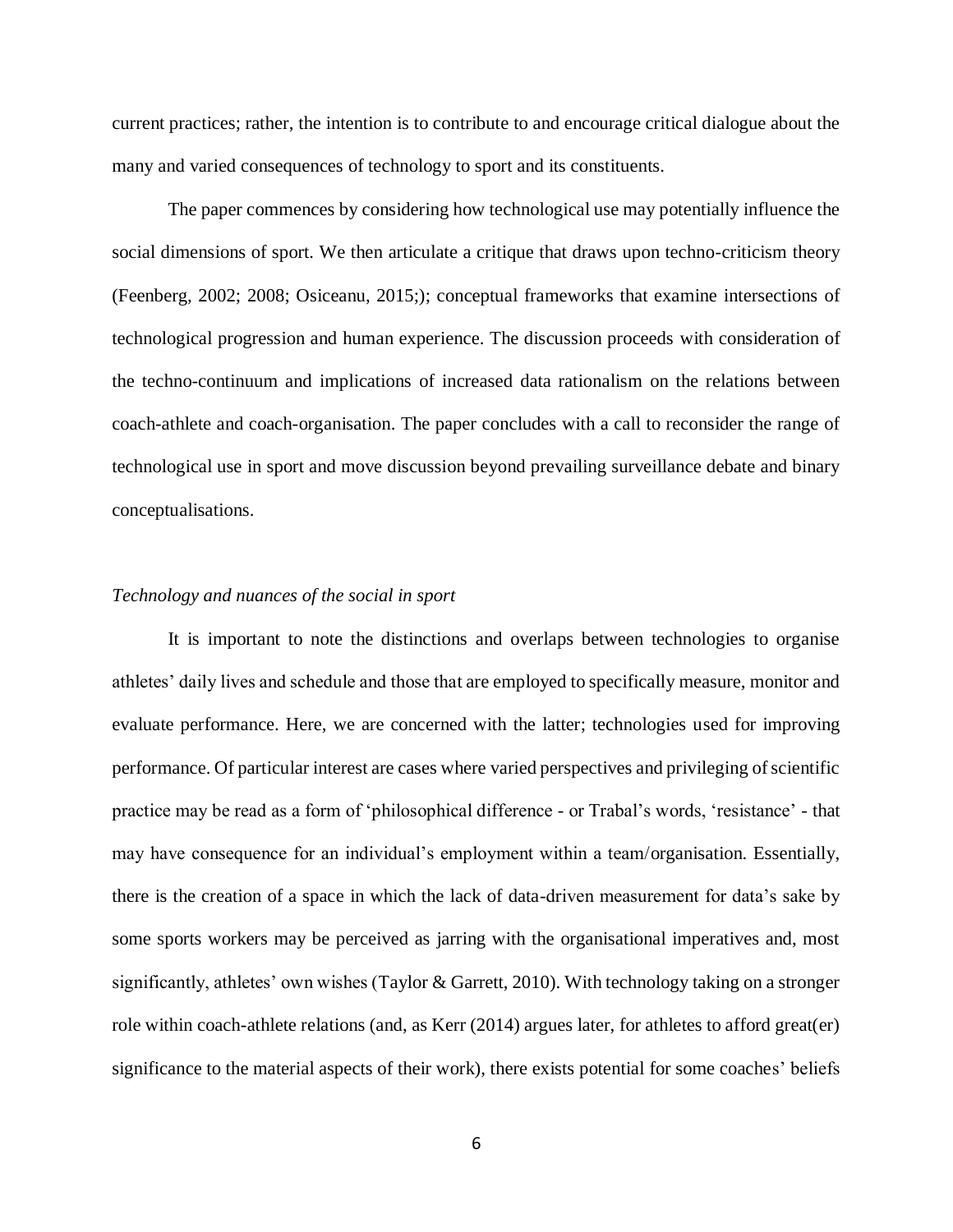and training strategies to be perceived (by athletes and, at times, management) as not providing 'sufficient' surveillance of athletes. Essentially, there are possibilities for assumptions to emerge about whether or not there is 'enough' sport science, and, that more science (e.g. testing, measuring, collecting, evaluating etc.) is good (Carling, Reilly, & Williams, 2009). To note, this may only apply to a small number of athletes and organisations (who we later define as technodependent); nonetheless, cases highlighting sports workers' technological troubles remain significant in that they have a capacity to provoke organisational, political and cultural responses within the workspace that have discernible and substantial consequences (Trabal, 2008).

The consideration in this paper build upon Butryn and Masucci's (2009) call for scholars to contribute to the discourses surrounding sport, the body, technology and the ways in which these discourses affect conceptualisations of various sporting practices. A persistent theme within sport literature with respect to the future of (athlete/sporting) bodies has been the 'dehumanisation' of sport processes, the impact upon coach-athlete relations, the roles technology plays in crafting, sustaining and challenging power relations, and the ways technology contributes to the centrality of material forms in athletes' lives (Butryn & Mascucci, 2009; Kerr, 2014). Drawing on an interplay between Foucault and Latour, Kerr's (2014) work within gymnastics, for example, urges us to consider that the material aspects of sport (in Kerr's case women's gymnastic paraphernalia and in our case data producing technologies) have consequences on athletes' and coaches' relationships, work and performance. Conceptualised by Kerr (2014) as a 'nonhuman constituent', material aspects of sport assume significance within the sporting context and should be recognised for their capacity in exerting discernible power over training and performance regimes. The danger in recognising nonhuman power constructions with sport coaching, Kerr asserts, is that therein lies a potential for the material aspects to replace (or act in place of - however temporarily) human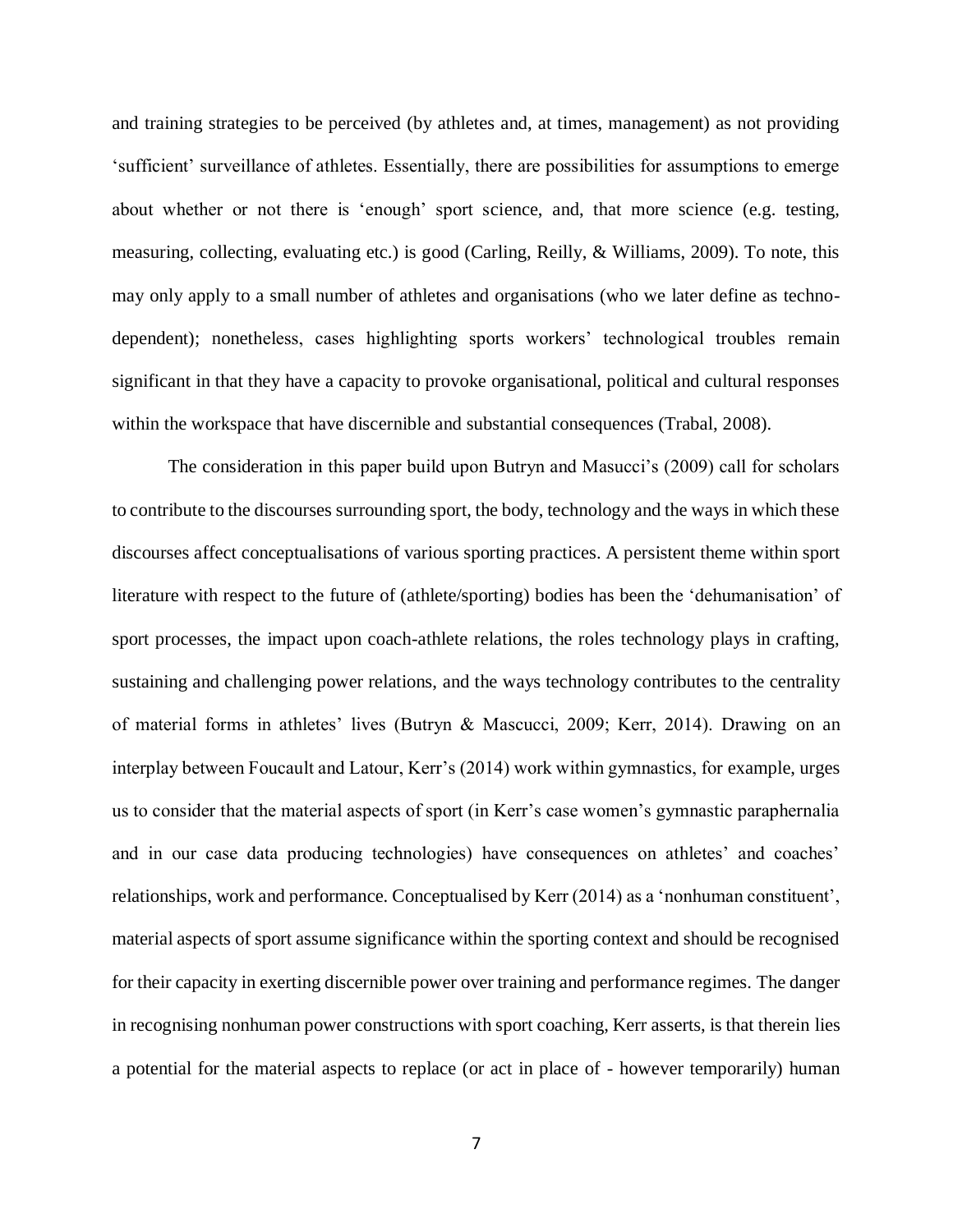actors. While Latour (1992) has already drawn attention the consequences of this in wider context, Kerr's examination moves us beyond prevailing discussions of surveillance to provide pause for thought in how the implications are already evident within sport and bringing profound changes to coaching practices. The ideas here go against scholars who have been continually advocating for the relational dimensions of coaching (Jones, Armour & Potrac, 2004; Nash & Collins, 2006). Such work has emphasised a necessity to acknowledge the notion of *craft* as fundamental to (read also, as the essence of) coaching. Moreover, debates here have reiterated that in response to various contextual forces, there is a need for a restoration of humanity within the role (e.g., coaches who care, are empathetic, and exercise degrees of emotion and subjectivity) (Lindgren & Barker-Ruchti, 2017; Jones & Turner, 2006).

Technologies' roles within coach-athlete relations have also been critiqued Butryn and Mascucci (2009). Within this work there has been particular interest in not just the blurred links between human, nature and technology, but also on the relative and highly individualised nature of technology use within athletes' lives and sport settings (Butryn, 2003; Butryn & Mascucci, 2009). Acknowledging existing debates that have centred of cyborg/post-human developments encroaching on sporting practices, Butryn and Mascucci (2009) consider how continued research has highlighted the tensions between an 'essential'/'natural' configuration of the (athletic/sporting) body and the assumed/alleged transgressions that the progression and future of technology impose on the nature of human existence. In order to understand athlete-technology relations, Butryn and Masucci (2009) present the notion that athletes operate along technological boundaries and that individual athletes' positionality along the boundary reflect their predilections about their body, their sport and the roles of technology in shaping their training and performance. Technological positionality needs to be contextualised within and across the specific sporting contexts in which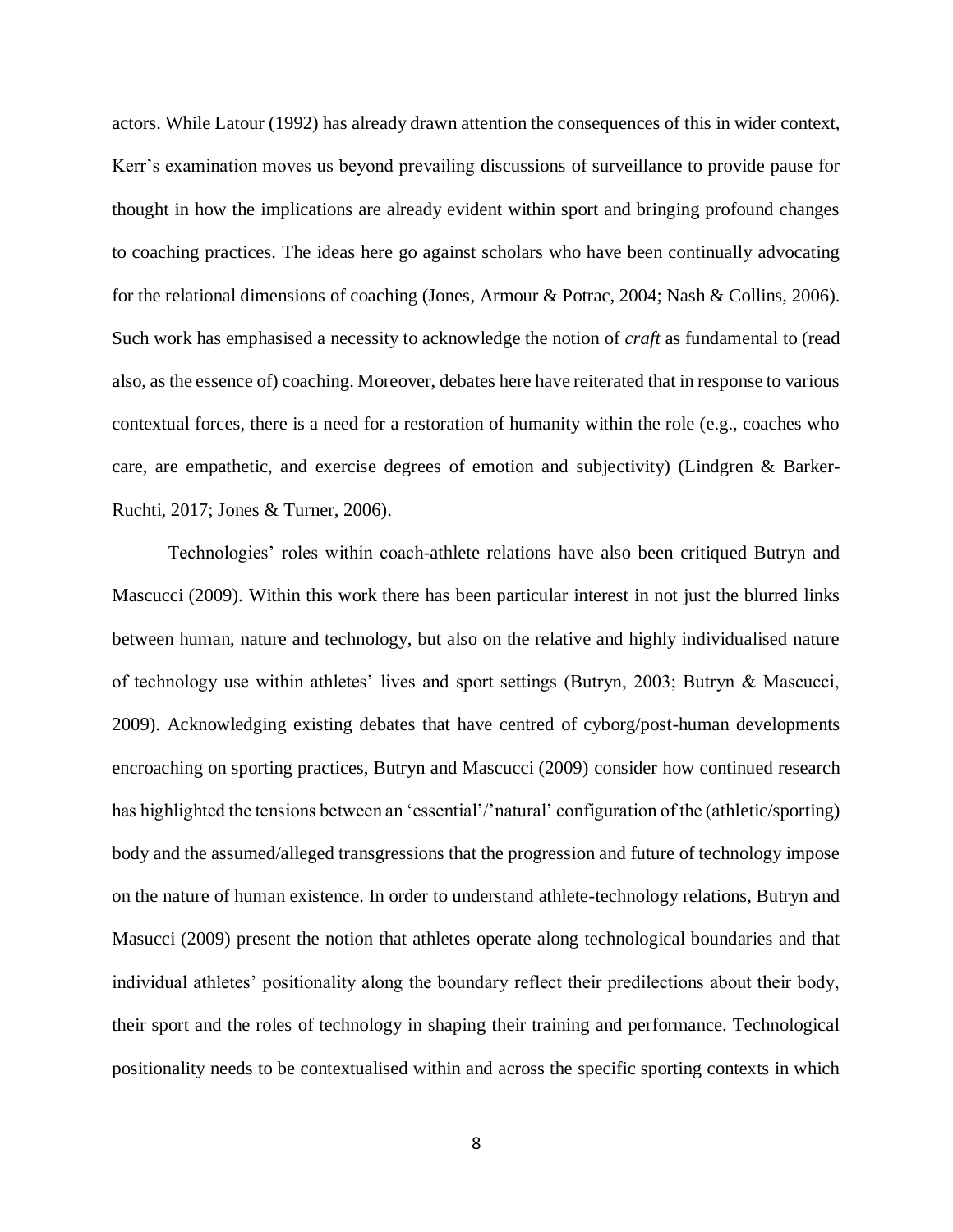athletes (and, by default, coaches) operate and the meanings they ascribe to the 'purity' and 'naturality' of their body and its performance. Butyrn and Masucci's (2009) assertions are of value in this paper in underscoring the issue within sport of the apparent need to moderate the use/imposition of technologies within particular contexts so as to retain an 'acceptable standard' of 'purity', 'naturalness' and 'humanity' within the ethos and practicalities of the sport.

To reiterate, there is an inherently close relationship between coaching practice, technology usage and surveillance practices (Denison & Mills, 2014; Kerr, 2014). By its very nature sport coaching necessitates intricately managing athletes' progress to meet performative agendas (Denison & Mills, 2014). To this end, coaches may organise the intricacies of athletes' training schedules, the minutiae of individual sessions, the use of particular performance measures and data sets, and could implement further control on athletes' bodies (e.g. nutrition, physiology and weight). Coaches' (and their sport science supports') use of technologies and practices of data collection, in this way, serve as a 'necessary' surveillance that contributes to an obedience and respect-based culture that may be amenable to producing success (Claringbould, Knoppers & Jacobs, 2015; Cushion & Jones, 2006; Denison & Mills, 2014). Extrapolating the assumptions and implications further; coaches (and other trainers) who do not subscribe to (particular) new technologies and/or provide 'enough' data, the 'right' kind of data, or 'data-on-demand' run a risk of potentially being construed as ineffective, difficult to work with, unwilling to satisfy the needs of athletes and organisation, not adhering to the organisation's aims, agendas, philosophy and mission, or, effectively, not doing their job (or at least 'the job' as conceptualised in the minds of significant others). The underlying sentiment here is that the coach is not working for the athlete as effectively as the athlete believes the coach should. Moreover, there may be an inherent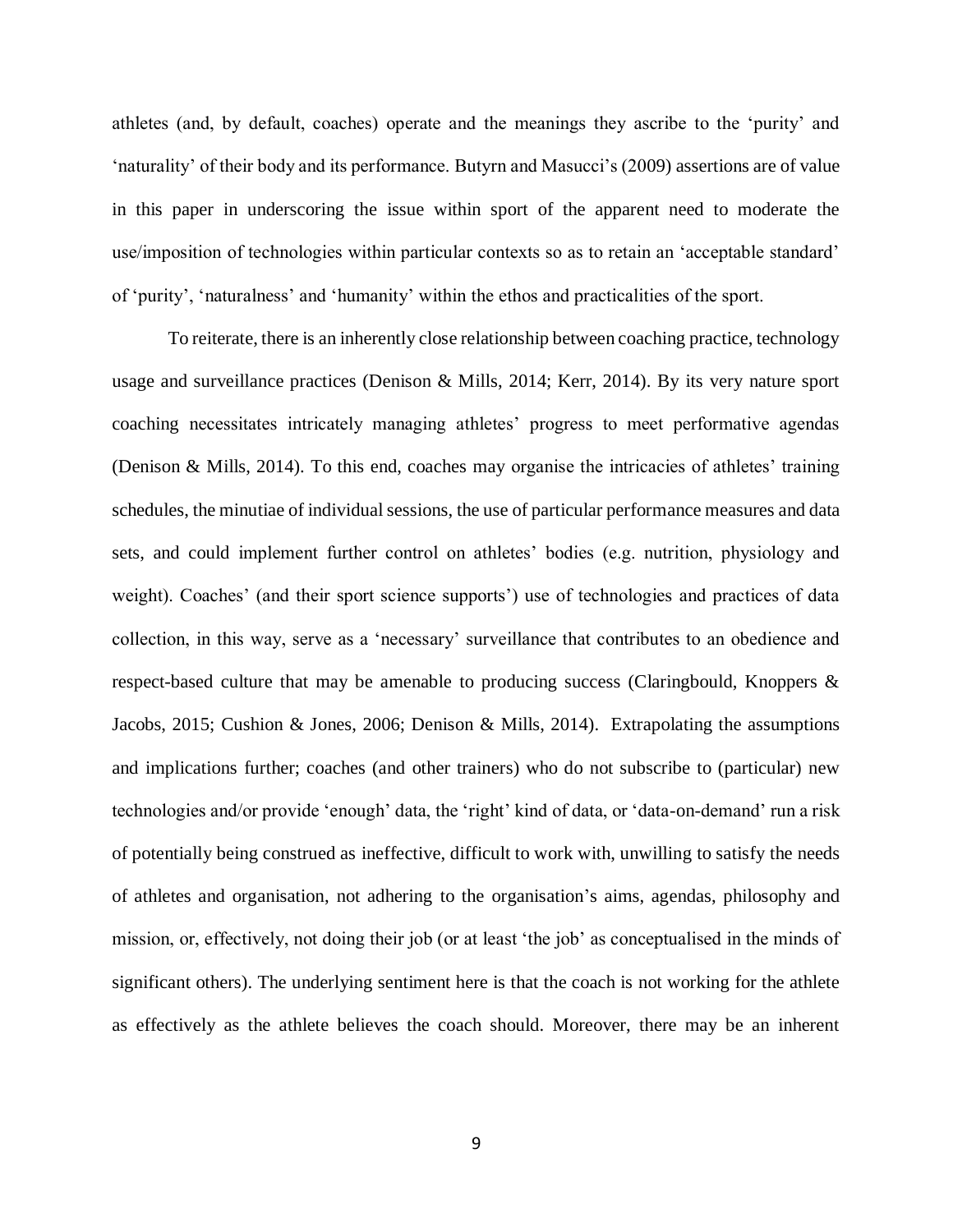assumption that athletes have recourse (and power) to say what is or is not of value to them in their particular sports contexts.

Additional work within the sociology of sport and sport coaching has drawn upon notions of power, coach-athlete interaction, and scientific rationalism to problematise and conceptualise the use of data and technology within the professional sport industry (Collins et al., 2017; Kerr, 2014; Williams & Manley, 2016). This scholarship has been instrumental in building critique of the proliferation and consequences of technology within the sport industry and challenging what technologies are and do, who they might be for, and the contemporary and enduring implications it may have for sport cultures and their constituents. Such work has indicated that we appear to have arrived at a precarious juncture, where the deployment of advanced technological instruments (and resultant data) supersedes human interaction noted as instrumental to recent conceptualisations of the coach (e.g. Cassidy, Jones, & Potrac, 2009; Trabal, 2008; Williams & Manley, 2016). The embrace of technologies and data production can serve as a marker of professional and personal difference between stakeholders and different sports workers in the industry (e.g., coaches, athletes and the organisation). The interest in technologies and data to drive and manage peak performance, measure progression, and assess workers in sport is, however, consistent with other employment sectors.

## *Conceptual scaffolding*

Scholarship has demonstrated the prevalence of organisational contexts and cultures within sport that have afforded privilege to the value of quantitative performance mechanisms (Manley  $\&$ Williams, 2016). Though such measurement is necessary to account for and advance athletic and team performance, the emphasis on data production and analytical measurement speaks to the entrenched promotion of a techno-informed discourse that has become central to rationalising sport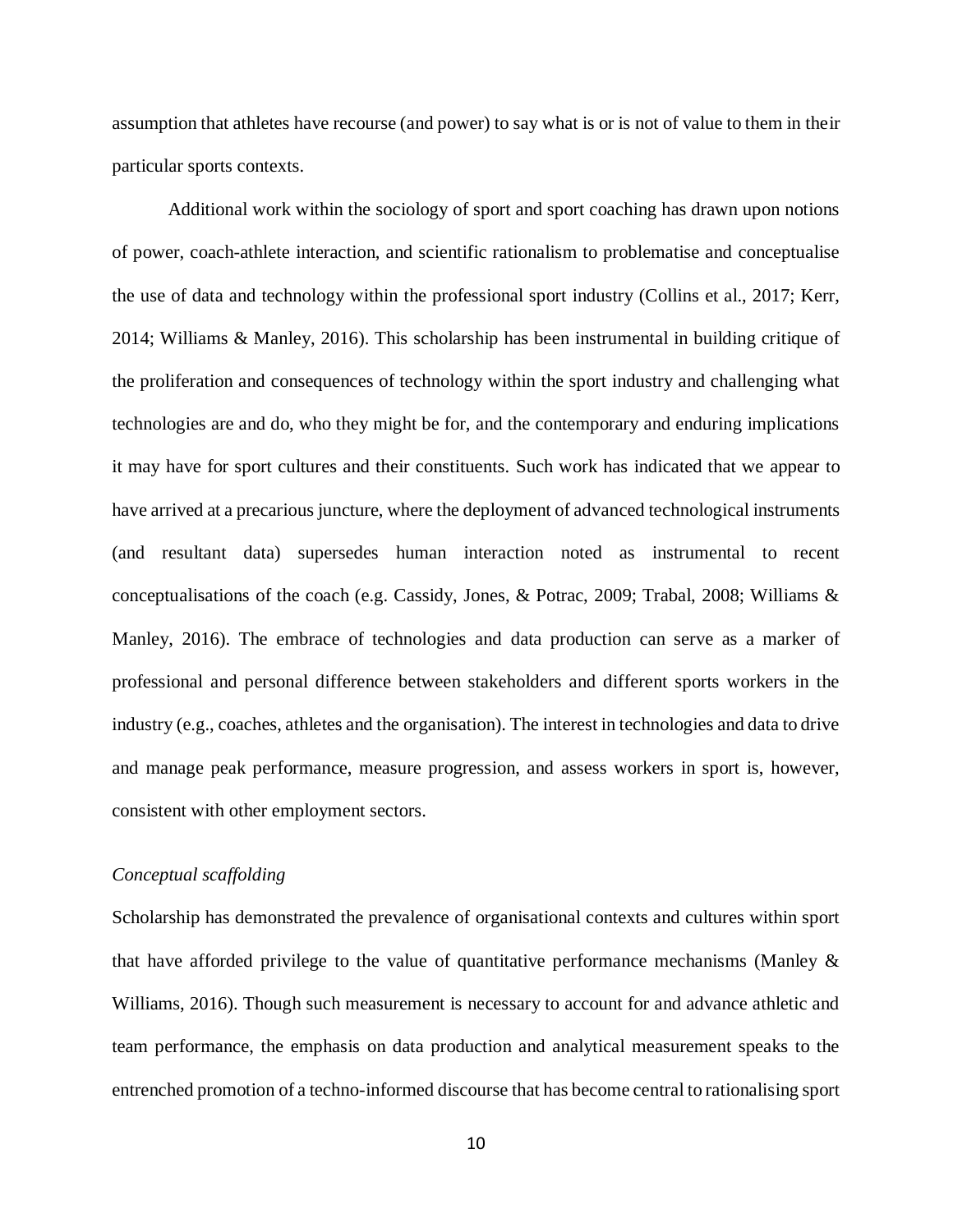organisation's practice and, influenced approaches to labour relations and work pressures. Organisational attractions to technology are not necessarily distinct to sport, but are symptomatic of prevailing social and cultural tendencies toward technocracy (technology modernity) and consumption behaviours where data/analytical information has become commodified and commodifiable (able to be produced, packaged, and marketed for consumer purposes) (Kitchin, 2014; Roessler & Mokrosinska, 2015). We respect that this may be considered as normalised practices inherent within the marketisation of sports more generally.

The work of various foundational theorists (e.g., Marx, Marcuse, Habermas, Foucault and others) laid the important groundwork for contemporary critiques of technology/ies and technologies of production. Such work has drawn attention to structural inequities, the mechanisation, exploitation, alienation and dehumanising effects of technologically driven labour, subjugation and subjectification, and notions of power and agency. Admittedly, we acknowledge numerous points of disjuncture and distinction within these theoretical approaches to technocriticism. It is not the intention of this paper to address the varied nuances within these particular classical theoretical traditions. Rather, we highlight here that a discernible thread of their argument recognises that while prevailing global political and economic practices may have rendered the technologisation of modern life a *fait accompli,* its proliferation and encroachment on human society, civic values and individual liberties should not go unchecked or unprotested (Dusek, 2006; Postman, 1992). Contemporary academia has reignited a wariness toward society's technological underpinning and the digital era/revolution (Feenberg, 2002; Kitchin, 2014). In particular, practical, political and ethical discomforts around Big Data and globally pervasive surveillance measures have provided scholars one focal point around which to orient their techno-criticism (boyd & Crawford, 2012).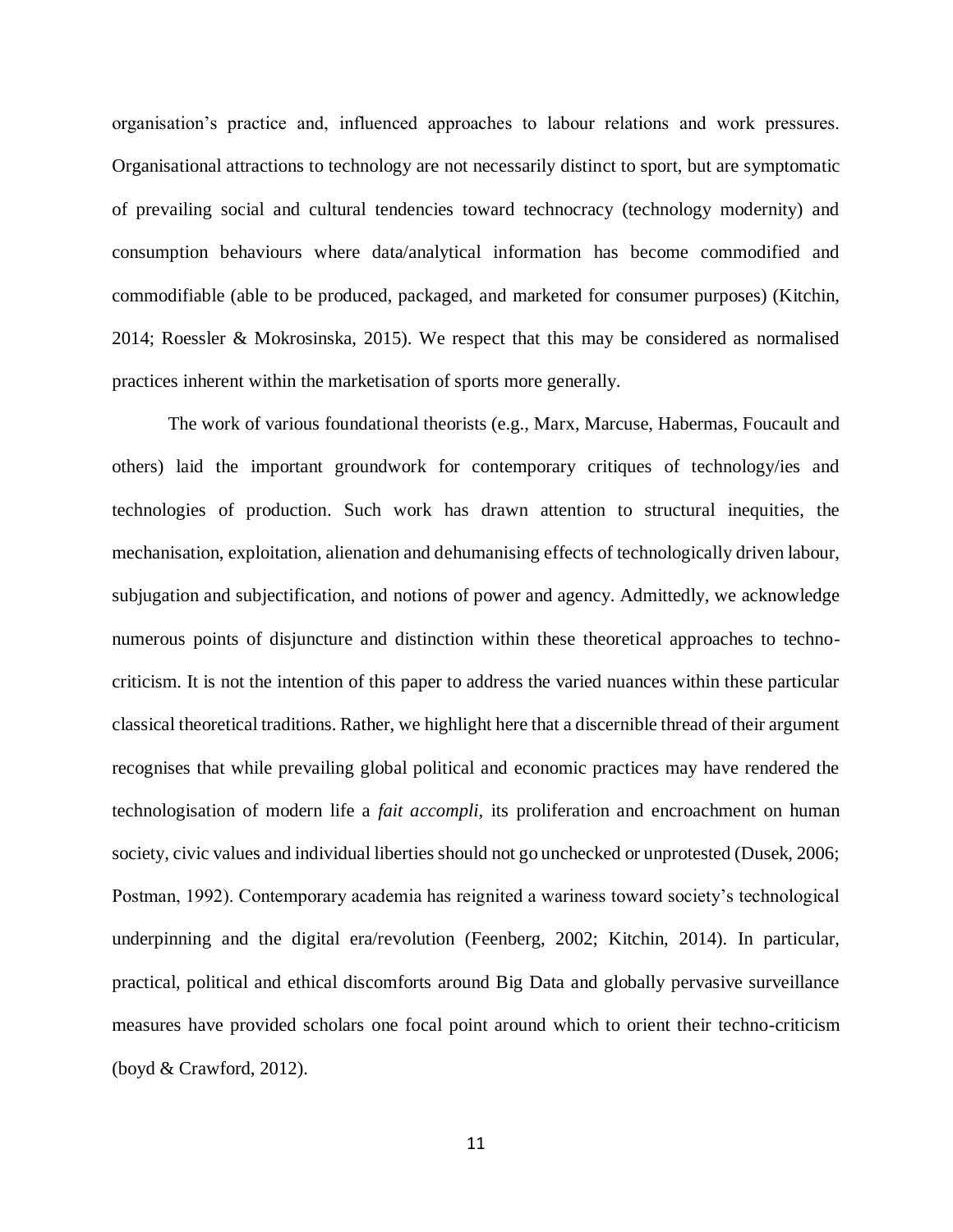While scholarly scepticism toward Big Data may be warranted (particularly in advocating for individual privacy, autonomy and agency), attention on the consequences of micro-data production and fetishism is also necessary. At the foundational level, individuals (and their performative and consumptive acts) are the objects of data collection processes, and, individuals (with increased e-ffectations; which we playfully define as an emotional attachment to technologies) are complicit in perpetual data (re)productions. Examples may include, for instance: various technologies employed to collect an overabundance of scientific data, much of which may be of questionable value to enhancing performance; the inappropriate use of timing data collection (particularly in terms of competition and training schedules); and, instances where organisations are drawn into cultures of scientific monitoring mimicry in which data collection is based on perceptions and assumptions of gaining competitive advantage irrespective of the legitimacy of the underlying knowledge base. These concerns extend to an inability of some athletes and coaches to extract meaningful information from the data; and, athletes potentially losing an innate sense of their body and its capacities beyond and at the exclusion of measurable data (Laure, 1997; Cronin et al., 2017).

Scholarship has been critical of the integration of technology in people's lives and the embodiment of technology (Feenberg, 1996; 2002; 2008; Osiceanu, 2015). Techno-criticism theory is, therefore, useful in advancing conceptualisations and debates about technology beyond the prevailing surveillance discourse. The work of Feenberg (1996; 2002; 2008), in particular, returns us to fundamental philosophical questions about synergies and disconnects between technological progression in society, individual agency and social interactions and their consequences. Debate has also continued to highlight the (ir)reconciliability between technology and humanity, and frames technology, in various ways, as a threat to human agency. Where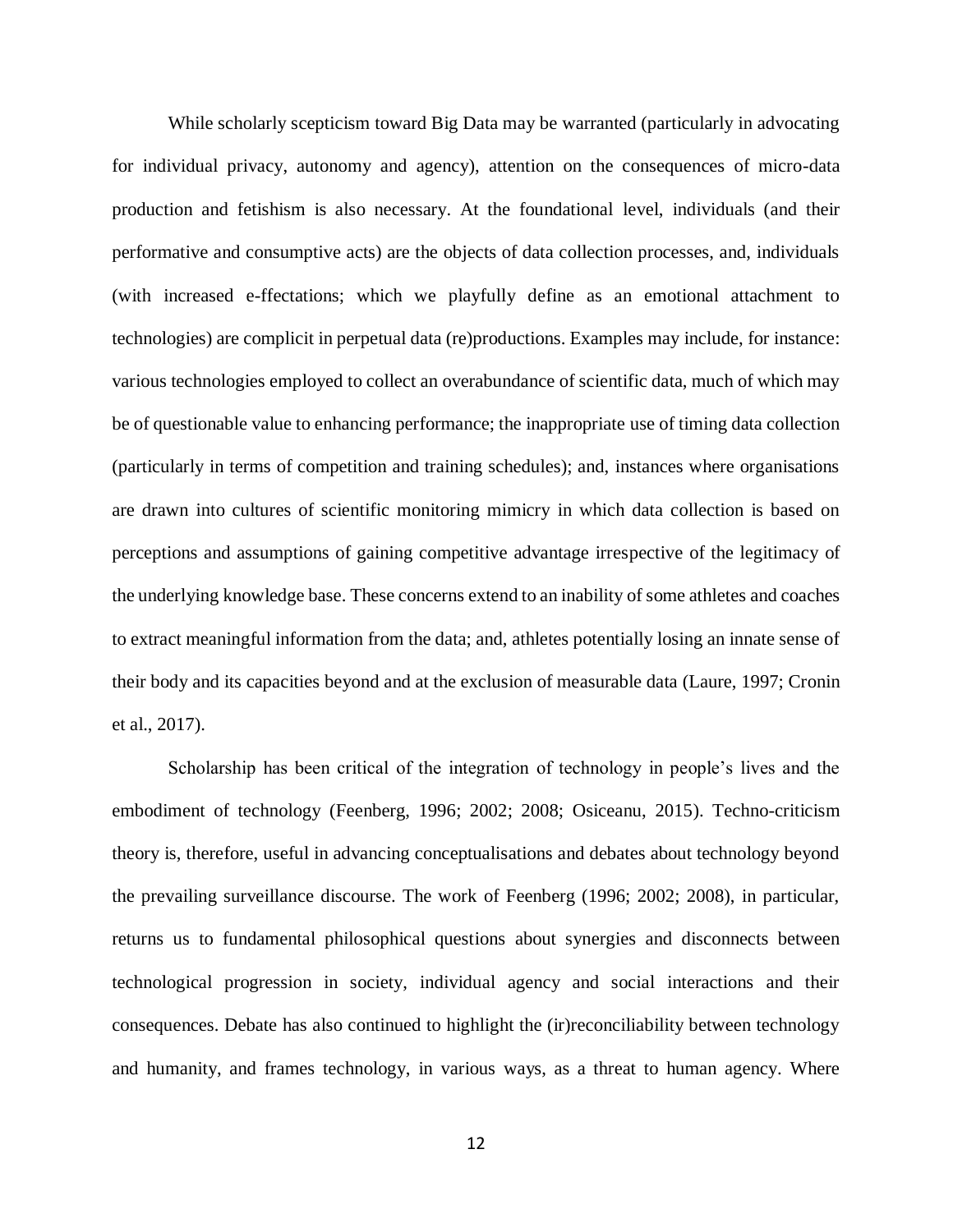classical theorists such as Habermas, Derrida and Foucault, established critical scepticism toward technological imposition and its roles in human disembodiment, contemporary scholars have offered new interpretations and understandings that are reflective of new everyday realities (e.g. Feenberg, 2002; Osiceanu, 2015). The utility of this work is that it focuses attention not merely on the existence and prevalence of technologies, but on the increasing uncritical acceptance and normalisation of technology, its products (i.e., data), and individuals'/organisations' engagements thereof.

Literature in sport has similarly developed robust arguments vis-à-vis surveillance and power (e.g. Collins et al. 2017; Jones, Marshall & Denison, 2016, Williams & Manley, 2016). Yet, theoretical reconfigurations can move the argument in a different direction. Such scholarship has argued that the performative and organisational cultures of sport have become frequently orientated around disciplinary technologies that have impeded athletes' and coaches' respective freedoms and shaped the nature of their contemporary relationships and working practices. This viewpoint has been useful in recognising the constraining and enabling influences of technologies of the body, notions of the self, and coach-athlete power relations. However, there is scope to develop the argument beyond discourses of surveillance and consider the political and practical complexities and ramifications for athletes, coaches, organisations and work cultures of sport that emerge at the intersection of technophilia and technophobia/discomfort.

Contemporary theoretical work highlights the ethical, social and pragmatic concerns that arise from to blindly accepting technology as rational (Osiceanu, 2015). The danger, Feenberg (2008) reminds us, is that personal or structural subservience to technological (read also as scientific or data) rationalism may inhibit our ability to determine, control, and define parameters of human existence; which, at the very extreme, may be averse to the essence of our humanity.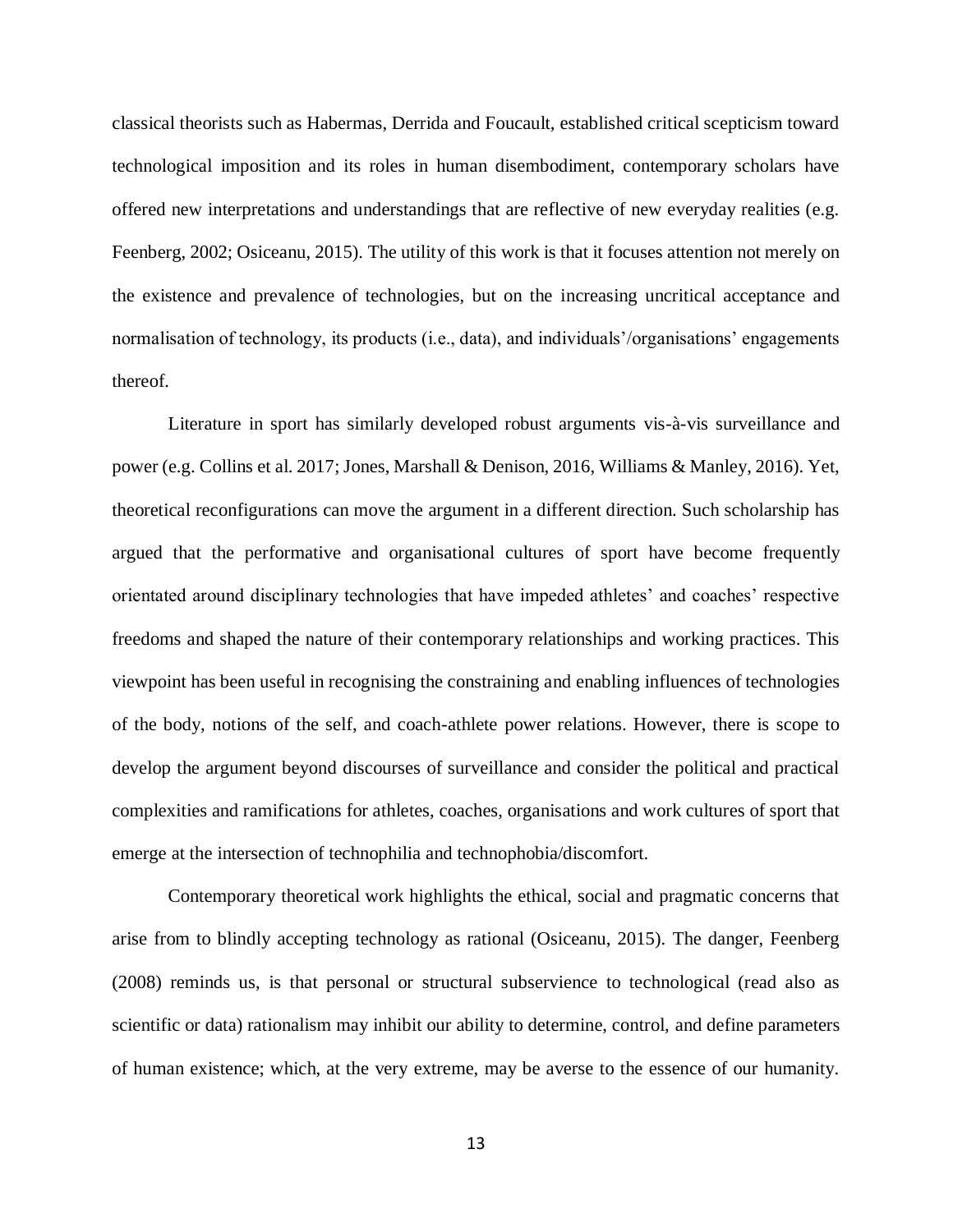Beyond setting up such existential questions, techno-criticism theory is predicated upon not perceiving technology use and its presence as a binary, but rather as more of a continuum with varying levels of engagement (Oscienu, 2015). Individuals and organisations may have legitimate and pragmatic reasons for embracing and embedding technology in their praxis. While Oscienu (2015) does not provide significant elaboration, some further nuance to the continuum can be added/considered here.

At one end of the spectrum are phobic individuals who possess personal and/or cultural resistance and/or reluctance to engage with particular technologies (including, though not limited to, those that advance or work to the betterment of their existence). Techno-phobic/sceptic individuals are not, to note, necessarily entirely adverse to technologies but rather assume that there exist perceived or actual boundaries to their use or effectiveness (Osiceanu, 2015). While particular technologies/technology-use may sit uncomfortably with such individuals, it is possible that positions, opinions and use may be altered as social, cultural, political and economic circumstances and context change (Boehme-Neßler, 2011; Osiceanu, 2015; Trabal, 2008 ). In contrast, are the techno-philics who reside toward to opposite end of the spectrum. Individuals at this end may exhibit more positive tendencies toward technology use and/or may embrace new technologies willingly and more favourably (Osiceanu, 2015). By nature of the continuum, technophilics may be more amiable to adopting technologies to improve many aspects of the lives and working practices. However, at the extreme end where by such individuals may exhibit technomania, it needs to be recognised that there is also the potential for individuals to discern some of the adverse dehumanising effects technologies may have. Under Osiceanu's (2015) technocriticism framework, athletes' and coaches' digital predispositions will alternate along particular points on the continuum depending on their cultural values, personal opinion and circumstances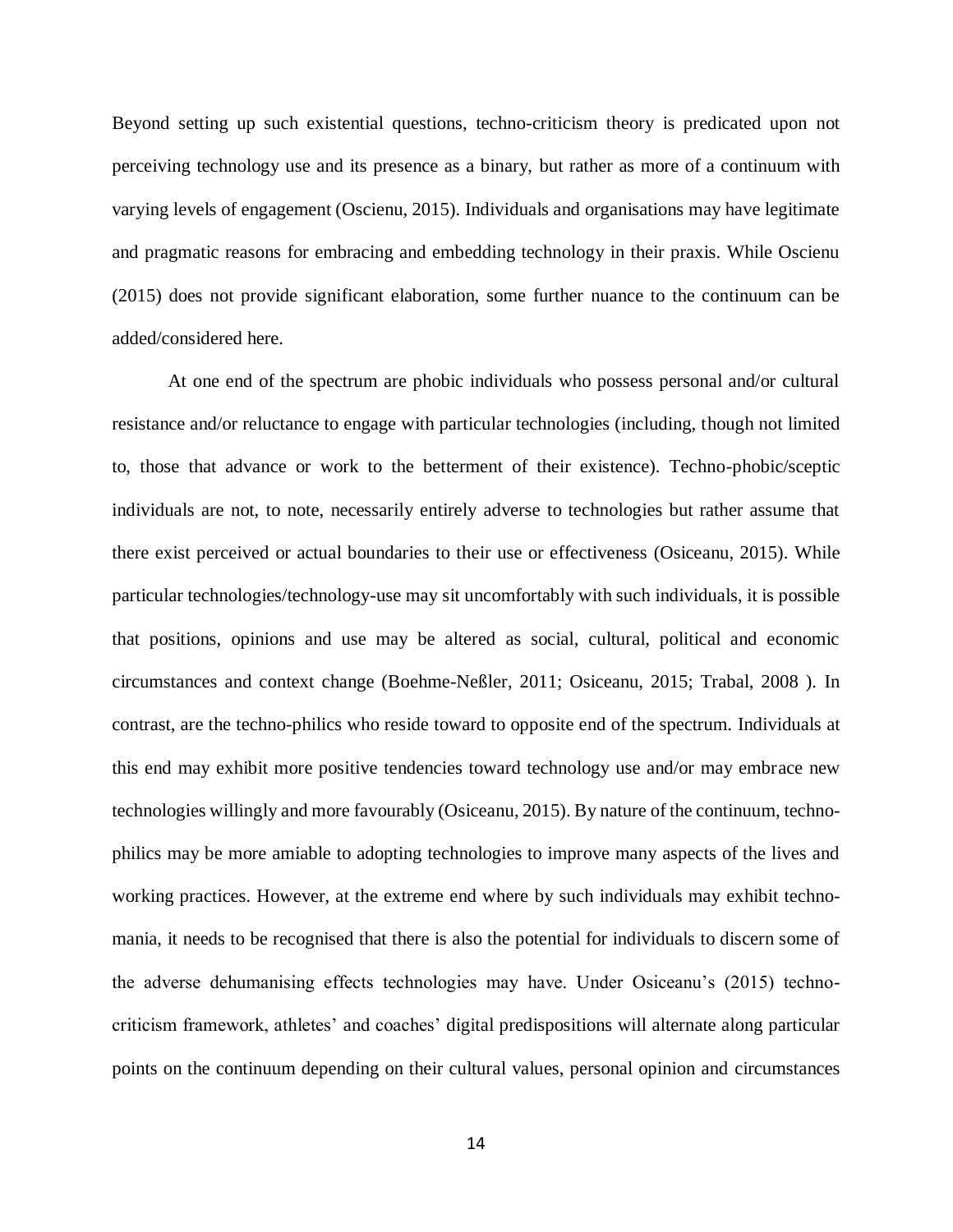within the sport (a point we develop later with respect to coach-athlete relations). While the phobic and philic extremes of the continuum may be easily crafted, we acknowledge that the pendulum swings along a complex range of values and engagements. For instance, in reference to the sporting context points along the continuum are not fixed. Rather, at varying points within athlete's careers there may be variations in individual's phobic and philic positions which correspond with different points in training and/or competition. The dispute is not where individuals or organisations may fall respectively along the spectrum, but that rationalisation may lead to an uncritical normalisation or practices and perspectives, and, that this may have adverse consequences if there is incongruence between stakeholders' differing positions on the continuum. Sports organisations, for example, may advocate data-driven Key Performance Indicators that do not align with coaches' regular approaches to data usage. Additionally, some athletes may perceive the coaches' approach as not sufficient in monitoring athlete performance (this will be discussed later).

Drawing conceptually on techno-criticisms offered by Osiceanu (2015) and Feenberg (2002; 2008), the complexities we focus on relate to the ways technology and data driven cultures within professional sport possibly undermine the athlete-coach-organisation relationships. The use of technology here may also, potentially, question the innate human nature/'craft' of coaches' work in the first instance. It is necessary, however, to recognise that athlete-coach-organisation relationships exist within the organisational culture and institutional processes which are precipitated by both historical and social factors (Jones & Wallace, 2006; Purdy, Kohe & Paulauskas, 2017). For example, there may be generational differences and gaps within the team that may predispose some athletes to favouring and desiring technology and scientific data, while others may either reject or exhibit a scepticism toward the overuse or increased encroachment of technology. Adopting a techno-critical sentiment in the manner of Trabal (2008), for the most part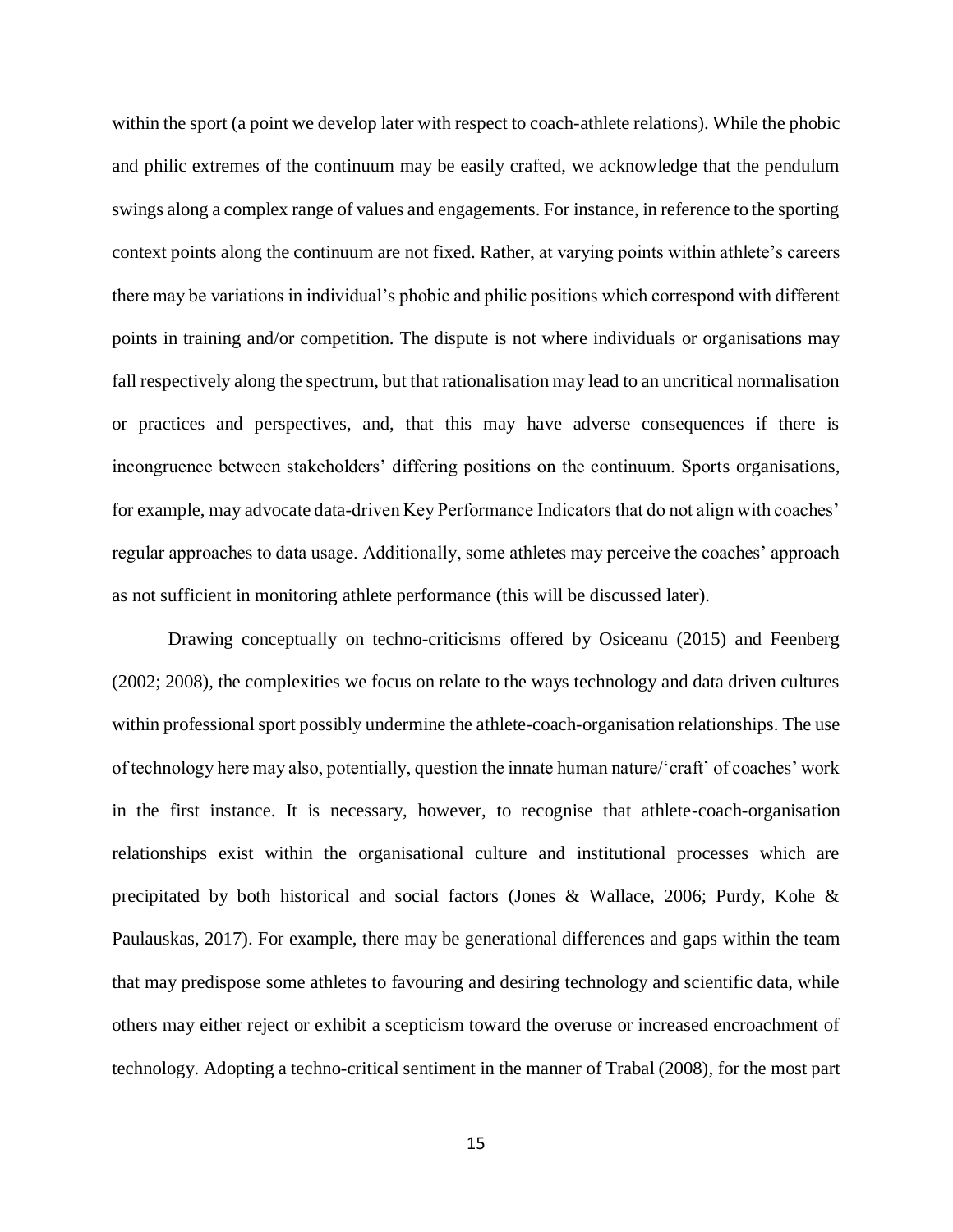positional differences along the continuum may be of little consequences as there may be a generally accepted range of 'normal' techno-practices. Coaches' positions on the continuum are not necessarily problematic. It may not be, for instance, that some coaches abhor technology in their practice, or fail to appreciate the advantage that statistically informed performance and training science provides (indeed, many coaches actively embrace technological innovation and underscore their work with scientific rigor). Instead, coaches may be focused on the 'craft' of their work and be selective in their uses of technology and more confident and direct in their assertions about the fundamentals of the sport that do not necessarily rely on the use of technology (or data production).

Techno-critics would stress (Feenberg, 2002; 2008; Osiceanu, 2015), that issues lie in instances where there are outliers or extremes to the normative range, and/or disjuncture within definitions of what constitute 'normal' within the context. In the context of this paper, questions can be raised about coaches' and athletes' technological habits and how and where they may 'draw the line' with respect to what is acceptable and what is too much. One discernible consequence is the potential for athletes' data affectations to usurp/disrupt established the coach-athlete relationship and destabilise or jeopardise the coach's position within the organisation. Resultant scenarios include situations in which the coach is positioned as a 'poor-fit' because of the advanced technophilic preferences and data-driven obsessions of the athlete(s) and the organisation.

 The crux of the argument is that the proliferation of technophilia within sport cultures (Kerr, 2014; Millington, 2018), concomitant with some athletes' and organisations' uncritical consumptions, has the potential to erode coaching practices and destabilised conventional 'trust' in coaches' craft. Moreover, this could lead to organisational discomfort with the 'craft' coach because their ways are not 'measurable' in a clear (read complex scientific) sense. Echoing techo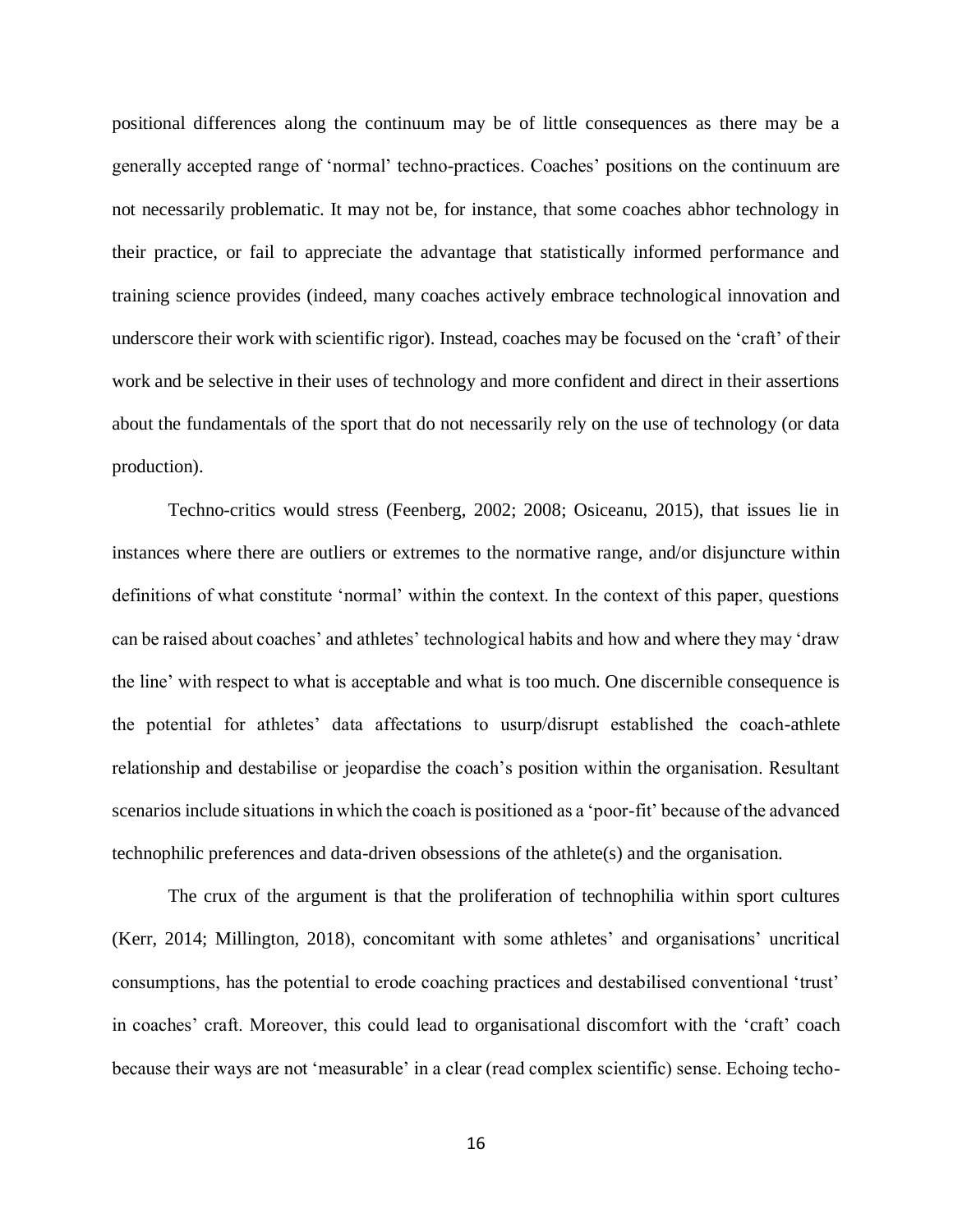critics (e.g. Feenberg, 2002; 2008; Osiceanu, 2015), such scenarios may present a challenge to potential assumptions about an essential humanity of individuals who coach, and to the innate art of organic social interactions and behaviours therein. While these incidents may be infrequent in some organisations, the athlete voice (and its calls for scientific measurement and rationalisation) is afforded considerable currency because their concern resonate and are in harmony with the sports bodies' own quantitatively driven, evidence-based, performance imperatives.

## *Athlete and Organisational Implications*

As outlined above, modern sport has witnessed the emergence of the 'techno-dependent' athlete (e.g., one who uncritically embraces and exhibits an obsession for technological-based testing beyond the immediately identifiable performance or training needs as determined by the coach and/or the performance programme). While cultural shifts may be an accepted part of the modernisation of professional sport, in certain sports the evolution of practices have also heightened and exposed latent fears and insecurities with regards to sports workers' welfare, protecting interests, and authenticity of trust within the work space (Henry, 2013; McMahon & Penny, 2013). Insecurities are also exacerbated by the intensification and commodification of the professional sport industry in which workers are replaceable and whose employment 'value' is explicitly tied to their performance credentials (Roderick, 2006; 2014). Such precarity may be accepted by those in the system (Smith & Stewart, 2010; Storm, Neilsen & Thomsen, 2016), however, there is a possibility that it may lead to individual protectionism, organisational distrust, and closer stakeholder accountability (Greenwood & Van Buren III, 2010).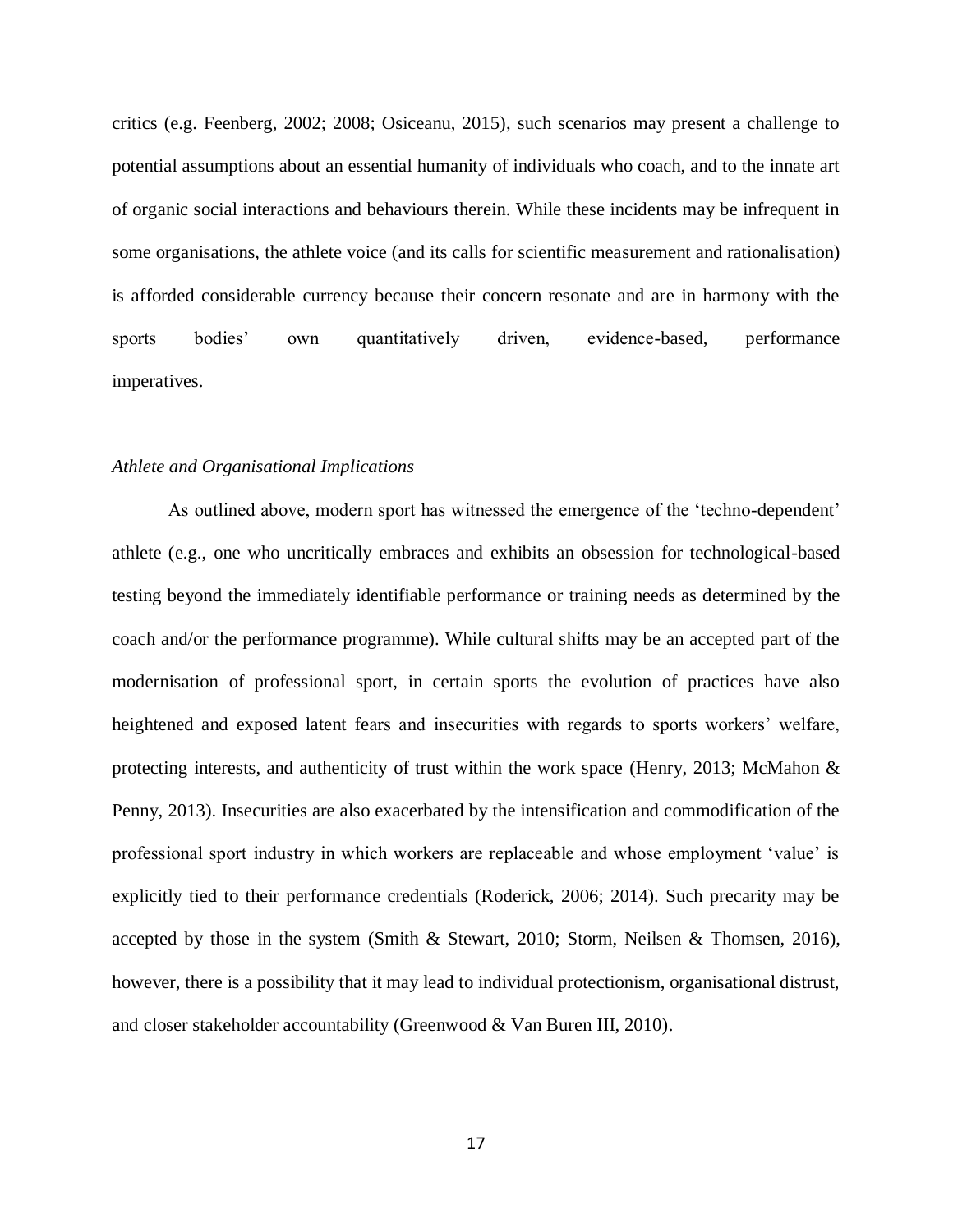Data acquisition, we respect, is an inherent part of information gathering. However, the athlete's actions have potential political implications in precipitating a division and possible culture of conflict between the coach and their other internal colleagues, or external providers. Here, technophilia may precipitate actions by athletes who circumvent coaches and challenge conventional lines of communication and authority by privileging other stakeholders (e.g. physiologists, biomechanists, performance analysts). An invariable consequence of which is that other stakeholders may experience role uncertainty and insecurities as a result of athletes' usurping of coach's practices. All of which have the potential to undermine solidarity and creation of a trusting organisational culture. Scholars such as Potrac and Jones (2009) may emphasise this as a micro-political drama played out between the coach and athletes. While such a reading may be accurate, the point we draw out here is that this disconnect between athlete, coach, sport scientist and organisation, may have the capacity to generate critique and challenge of the coach's practices and, in extreme cases, the coach's 'fit' with measurement-based performative imperatives of the organisation.

 Sport organisations may endeavour to equally value both coach and athletes' needs and interests (Donnelly, 2015, Ferkins & Shilbury, 2015; Geeraert, Alm, & Groll, 2014; Hassan & O'Boyle, 2017); however, this is not always the case. Some organisations may acquiesce and prioritise athletes' demands first and foremost and effectively 'buy into' the idea that athletes believe that they have the sense, ability and knowledge to know what they need, when they need, and why they need it (such a point speaks to prevailing discourse within academic and areas of the sport industry that argue athlete empowerment is a desirable aspect of good governance) (Ferkins & Shilbury, 2015; Geeraert et al., 2014; Thibault, Kihl & Babiak, 2010). Whether this represents a cultural shift in performance sport (underpinned by athlete-driven consumerism and drive toward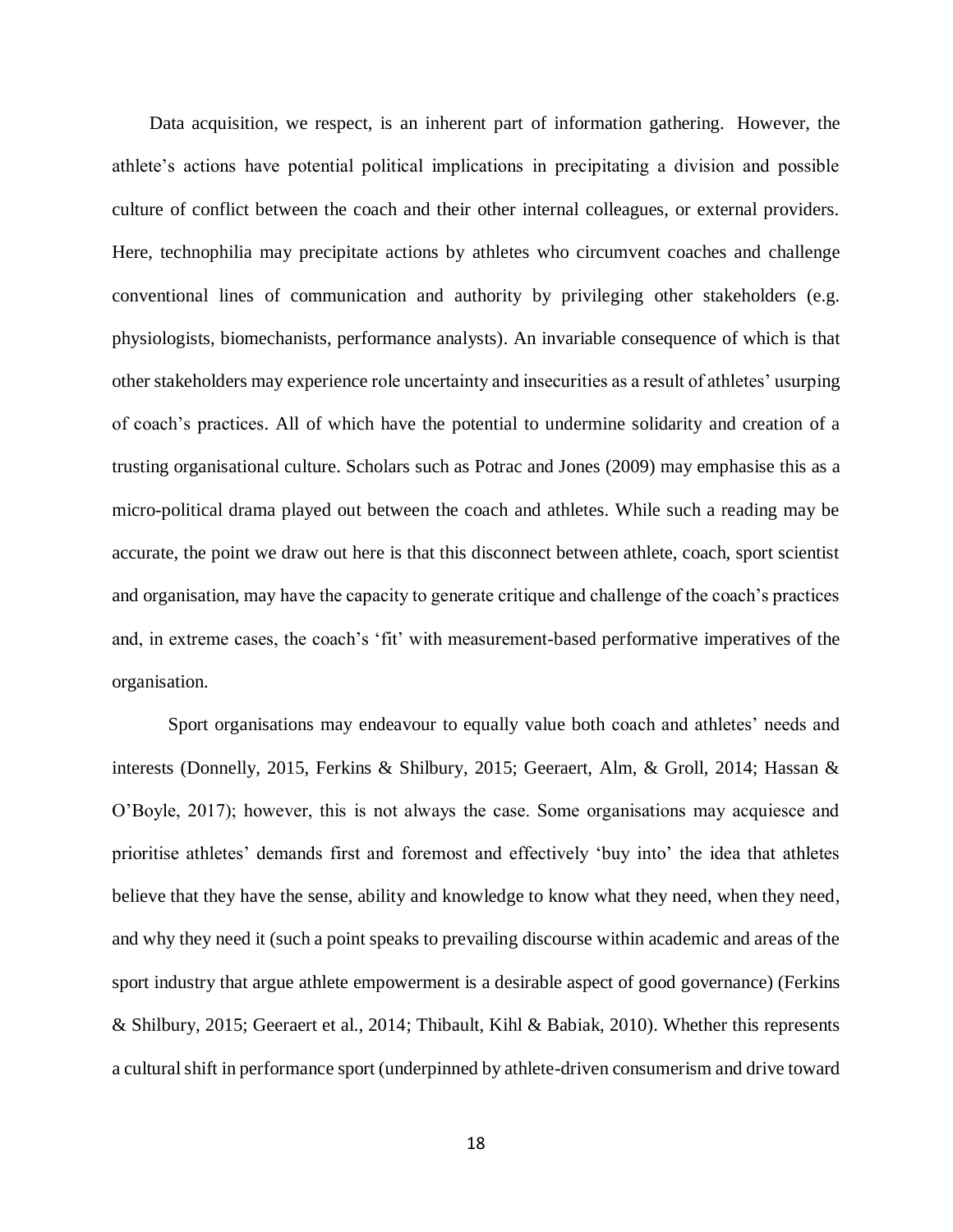greater advocacy and representation) may be debatable, yet there are advantages to sport organisations interjecting into coach-athlete relations and destabilising coaches' 'expertise' as part of the normative practices of sustaining the effectiveness and outcomes of their performance programmes (Purdy et al., 2017). For the organisation, it may be possible to explain the existence of techno-dependent athletes, or the failure to provide athletes with the 'necessary' data and/or scientific feedback, as an issue that resides with the coach. An aversion to certain technologies (techno-phobia) or extra-scientific testing may be read as coaches' inflexibility to adapt to both their athletes' needs and the broader trends within the sport industry. Such a position is not necessarily misplaced, however, what matters is that this position has not adequately considered that the athlete may be the impetus and at the heart of the matter.

Thus, to rehearse our central thesis, the concern is not with the presence and permeation of the technology itself, rather that it has served as a catalyst for wider culture shifts and political clashes between the athletes, coaches and their organisations. Framed via techno-criticism, it is not that the coach's practices are necessarily poor, or the coach's use of technology without reason, but in this instance the coach's work is deemed technologically ineffective or deficient, and not in accord with organisational 'norms' (or performance orientated expectations). Irrespective of whether or not a coach's techno-tendencies trend toward the normative centre of the continuum, the difference between the coach's practice and organisational expectations (whether actual or assumed) is enough to call into question the coach's autonomy over their work. This seems to stem from an inability to quantify in measurable data what the coach effectively does. Distrust of the coach's control over the 'art' of their work can be read, theoretically, as part of a more disconcerting erosion of humanity in the process of coaching (Day, 2013). In the most extreme cases, a reluctance by the coach to subscribe to the same level of techno/data-philia as their athletes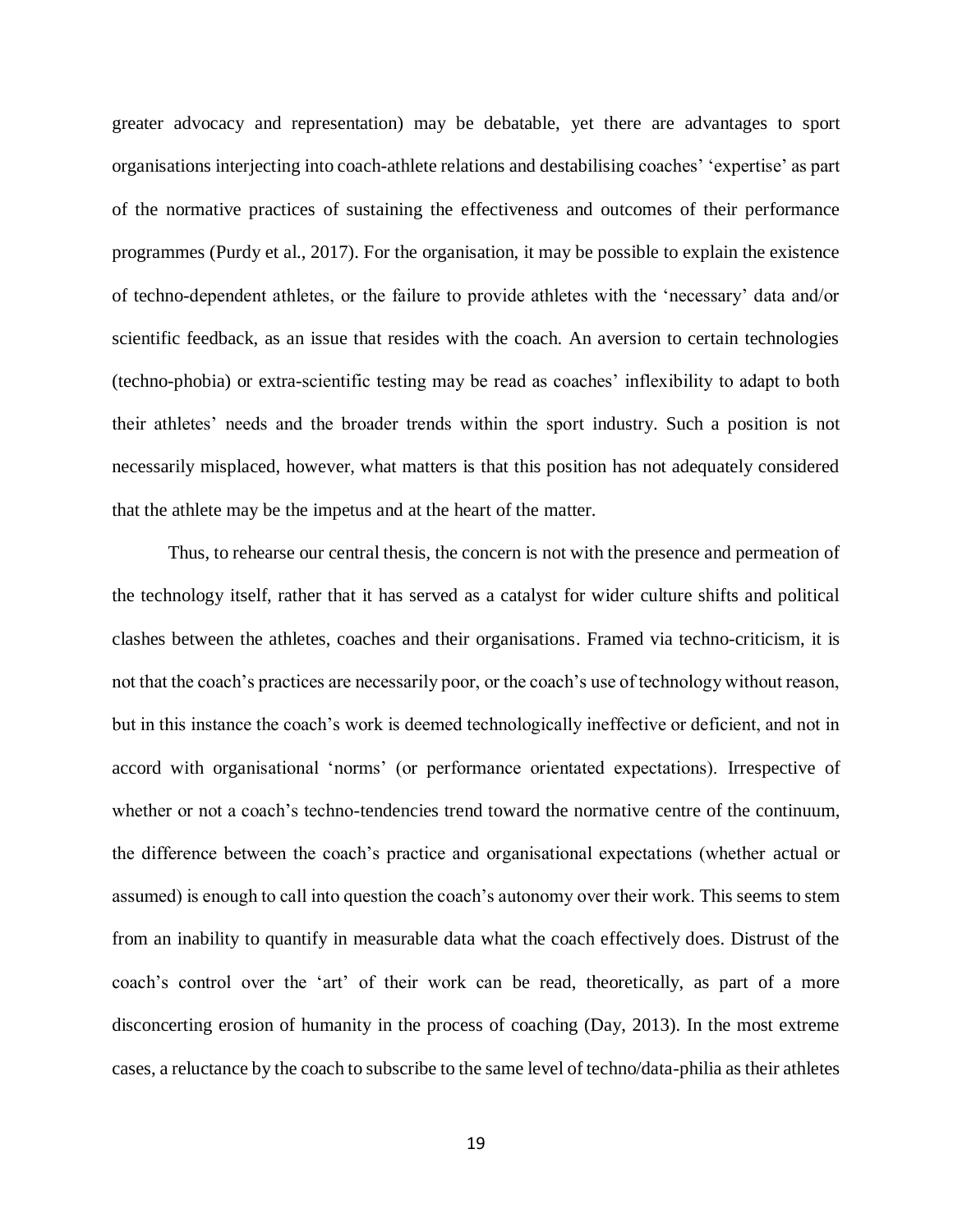and/or their organisations may have served as a pretext to problematize their position, coaching practices and adherence to the collective cause and vision. Consequently, coaches may either lose jobs or fear losing their employment if they cannot adjust their working practices and/or successfully negotiate their professional ideals, identities and values. Here it is possible to conceptualise the consequences of techophilia on coaches within the broader context (and related scholarly debates) in performance sport that have drawn attention to complexities that perpetually threaten the precarity of workers' lives and their professional and career identities (e.g., coach change/turnover, owner and agent interference, and organisational shifts) (Purdy et al., 2017).

While bureaucracy, administration and elements of control have long been embedded within modern sport practices, recent observations have evidenced the acceleration and proliferation that are increasingly audit-driven, performance orientated imperatives that are closely aligned to corporate stakeholder relations and external accountability pressures (Hassan & O'Boyle, 2017; Kohe & Purdy, 2016). The intertwining of professional sport management approaches with commercial and state agendas has become normalised and is thus accepted as 'the system'. As has been witnessed across a number of professional sports, of prime importance to the organisation is to protect its reputation, brand and performance record; which is often directly or indirectly often linked to justifying the organisations economic underpinnings (e.g., Olympic funding or commercial sponsorship) (Garcia, 2009; Hassan & O'Boyle, 2017; Sotiriadou & Shilbury, 2009). From the sport organisation's perspective then, the use of technology, science, and/or data can be read merely as a *means* to facilitate effective business in way that is congruent with accepted industry norms.

Of interest are the questions, concerns and consequences that (athlete extremism toward) technophilia have upon organisational-coach incongruence. Within professional sport, it is easy to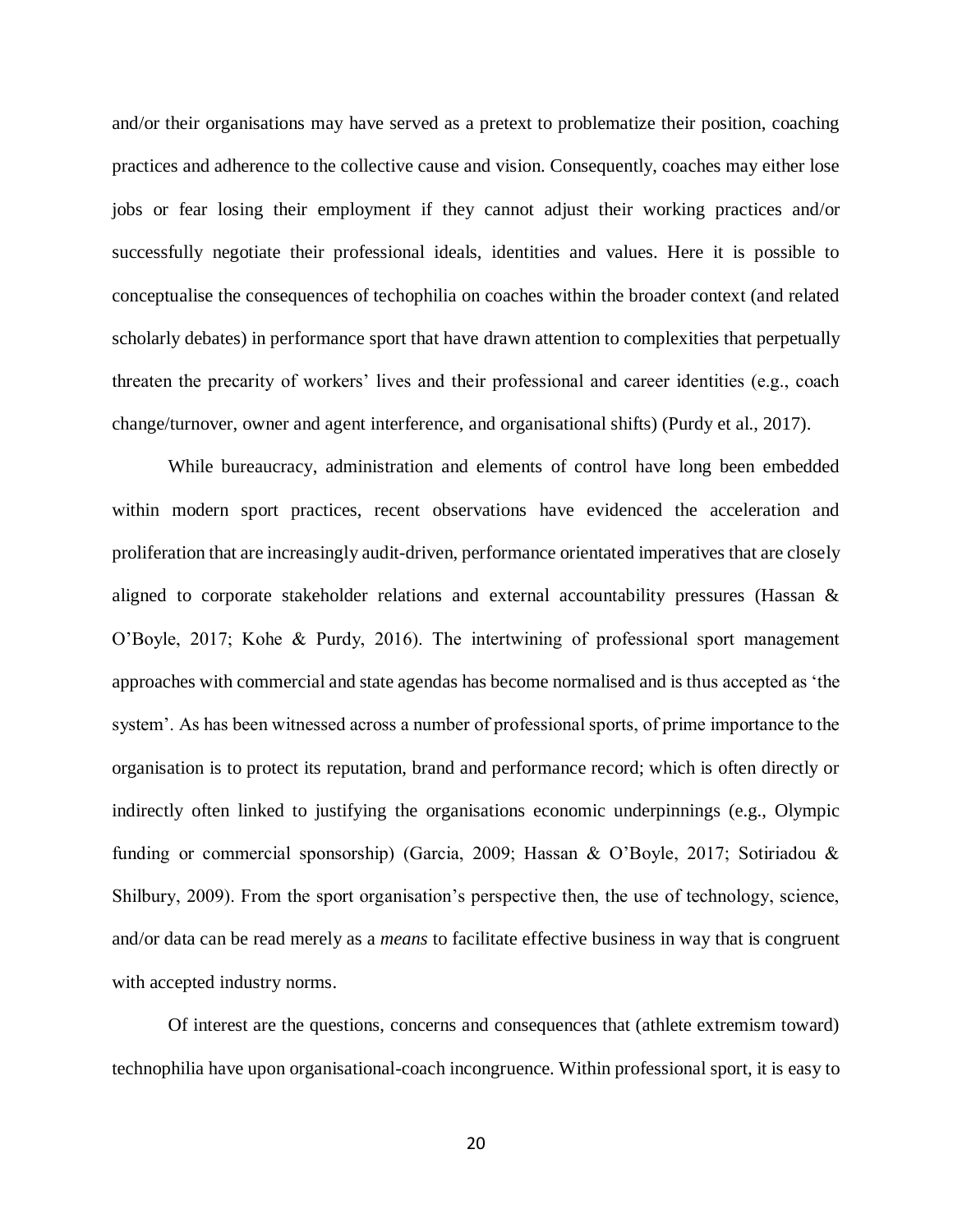appreciate that the athlete may be considered the most important resource to the organisation; indeed, they are central to the performance programme, the raison d'être of the underpinning commercial enterprises, and integral to the profile of the sport and reflected reputation of the sport body. Though with the day-to-day running of a large-scale performance sport programme, individual coach-athlete issues may be of a marginal significance, they still have the potential to affect the organisation reputation, brand and image. Although accurate, in the global sporting arms race fueled by strategic, and ruthlessly competitive, performance missions (de Bosscher, Bingham, Shibli, van Bottenburg, & de Knopp, 2008), organisations are often faced with decisions over their loyalties toward the athlete or the coach; though ultimately both coach and athlete may be replaceable.

Given the fragility of athlete-coach-organisation tensions, and the political necessity of sports bodies protecting their funding, organisations' recourse to a 'trusted' and 'dependable faith' in scientific rationalism in understandable. The issue is that sport organisations are noticeably choosing what data to 'listen to' and whose data it is (Johansson & [Fahlén,](http://journals.sagepub.com/author/Fahl%C3%A9n%2C+Josef) 2017). In these times of doubt, in some cases, the coaches' scientific knowledge and expertise may supersede that of the athlete and/or other staff or external 'experts'. Though it may not be a case of the organisation solely relying on the athlete, on some occasions their voice is increasingly powerful in being able to precipitate outcomes to their advantage. That some sport organisations may placate and pacify their athletes (Purdy, Jones & Cassidy, 2009), is perhaps, unsurprising given the increased politicisation and centrality of athlete advocacy in performance sport, and the growing efforts to imbue athletes with greater power and representation within sport management structures and decision-making processes (Thibault et al., 2010). The rise of athlete unions, athlete advocacy groups, commissions, networks and resources, for example, are all evidence of this shift. While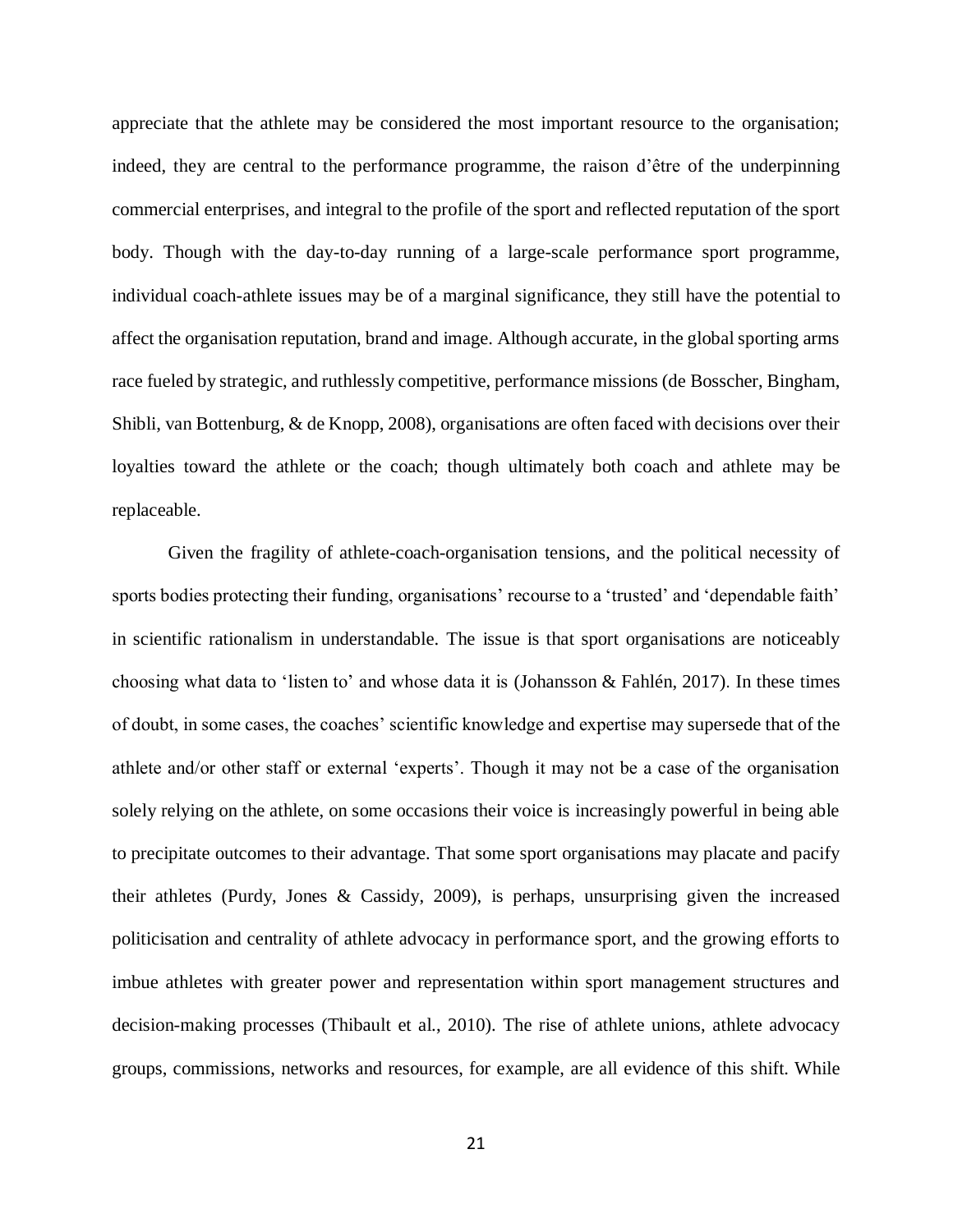this had been advantageous in many respect in championing athletes' rights and demanding greater accountability and transparency among sport organisations, it may have also contributed, in part, to a confidence amongst some athletes to challenge managerial and coaching practices (such challenges have been evidenced elsewhere (see: Purdy, Potrac & Jones, 2008; Purdy, Jones & Cassidy, 2009). In such situations, the data/techno/science is being used to work in the athlete's favour; particularly in terms of aiding and advancing their social capital within their sport. Although not within the scope of this paper, the subject of athlete entitlement is one that warrants further investigation.

### *Creating compromises along the techno-continuum*

The episodes of techno-turbulence (i.e. tensions over the use of technology) seen in some performance settings are useful in crystallizing complexities of the environment and the intersections of sport organisations and sports workers. We are not arguing here that sport organisations' ways in this regard are necessarily flawed or misplaced (indeed, in many cases, such approaches may be entirely appropriate and yield favourable outcomes). Rather, the concern is that instances where there is potential for techno-phobic or sceptic coaches to be at odds with techno-philic athletes (and, we respect, vice versa) questions may be raised that challenge coaching practice, and put either the coach or athlete relations in difficult situations. The shift within some sport organisations toward an, invariably, unchecked technophilic culture causes pause for thought about whether or not there may be still room for a vanguard of coaches whose methods differ. Previous scholars have conceptualized this as coaches who do not adopt a 'cookie-cutter' approach that is promoted by formulaic and restrictive coach education programmes and/or organizational expectations (Cassidy, 2010; Denison, 2010). Irrespective of whether the influence is via education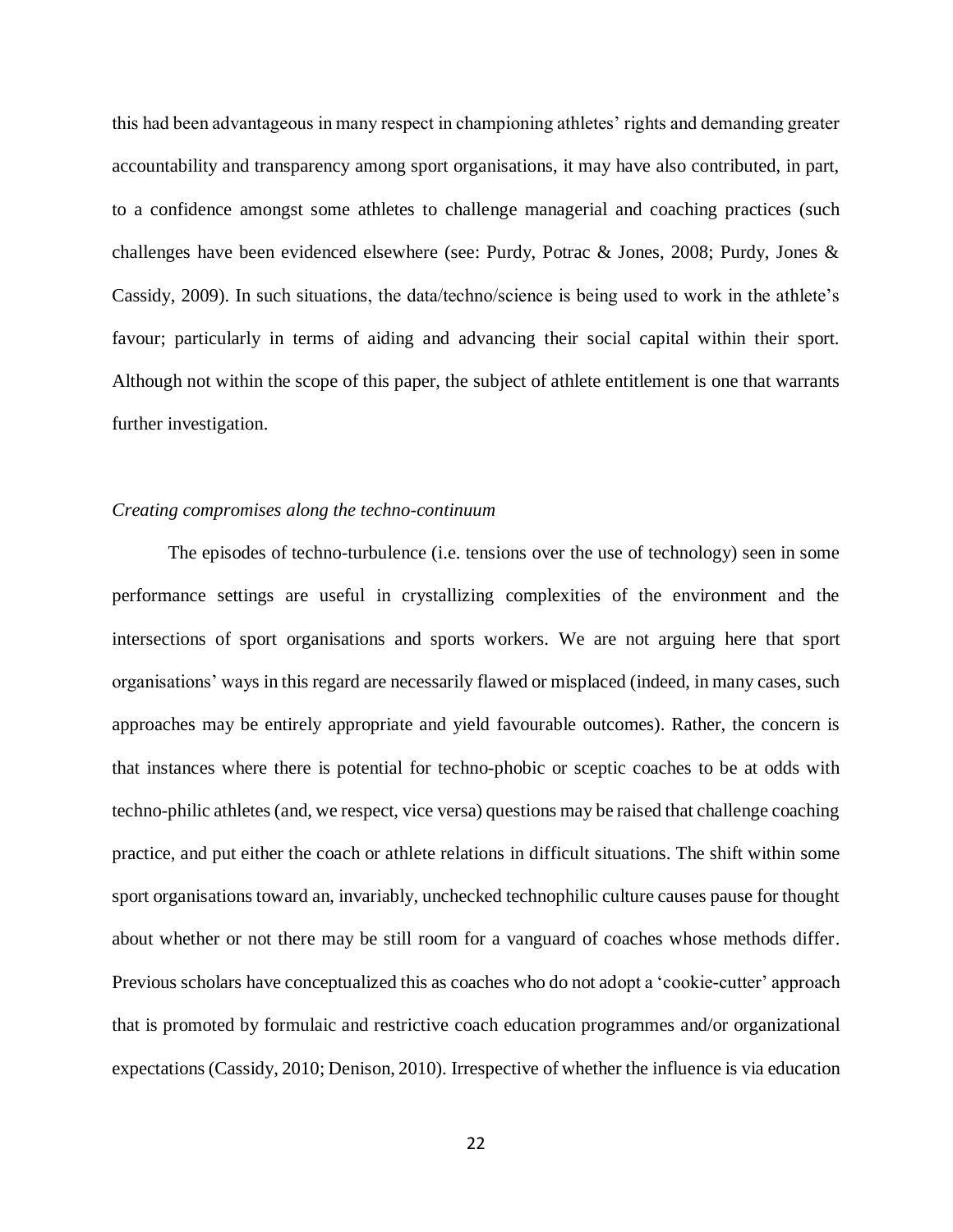or organizational channels, the issue here is that technology and data are simply the means utilised to effect change. Moreover, such examples draw attention to the sport organisation's roles in shaping coach-athlete relations and the performance context.

As some of the examples drawn upon above indicate, it may be clear that this is not purely or simply about sport organisations using technology to drive coaches out, that coaches are resisting technology, or that athletes are intentionally antagonistic. As scholars elsewhere have articulated (e.g. Collins et al. 2017; Jones, Marshall & Denison, 2016, Williams & Manley, 2016) there is more going on and these instances are part of a broader picture in which cultures of entitlement, accountability, mistrust, and bureaucracy are entrenched within modern sport. Given the prevailing economic forces that dictate the terms of performance sport, the incoming technotide may be ultimately accepted without question. Nonetheless, it is helpful to understand the characteristics of the context, interconnectedness of concerns therein, and the invariable consequences for individuals.

To rehearse the overarching intention of this paper, the focus is not with the nature and use of the data/technology per se. Rather, data/technology have become a means to help normalise institutional processes, behaviours and cultures (e.g. the maintenance of hierarchical relations, the exercise of power, the curtailing agency, protection of 'paramount' performance and/or commercial interests, employee insecurity). Notwithstanding debates about whether neoliberal management cultures are an appropriate model for the effective, efficient and ethical running of contemporary sport (Schulenkorf & Frawley, 2016), this is the current culture within which sports constituents have to work. For sports workers, particularly those who may find themselves at odds with the organisation's agenda, the question also seems to be one of cultural disjuncture whereby individual ideals about job roles and approaches may conflict with management expectations and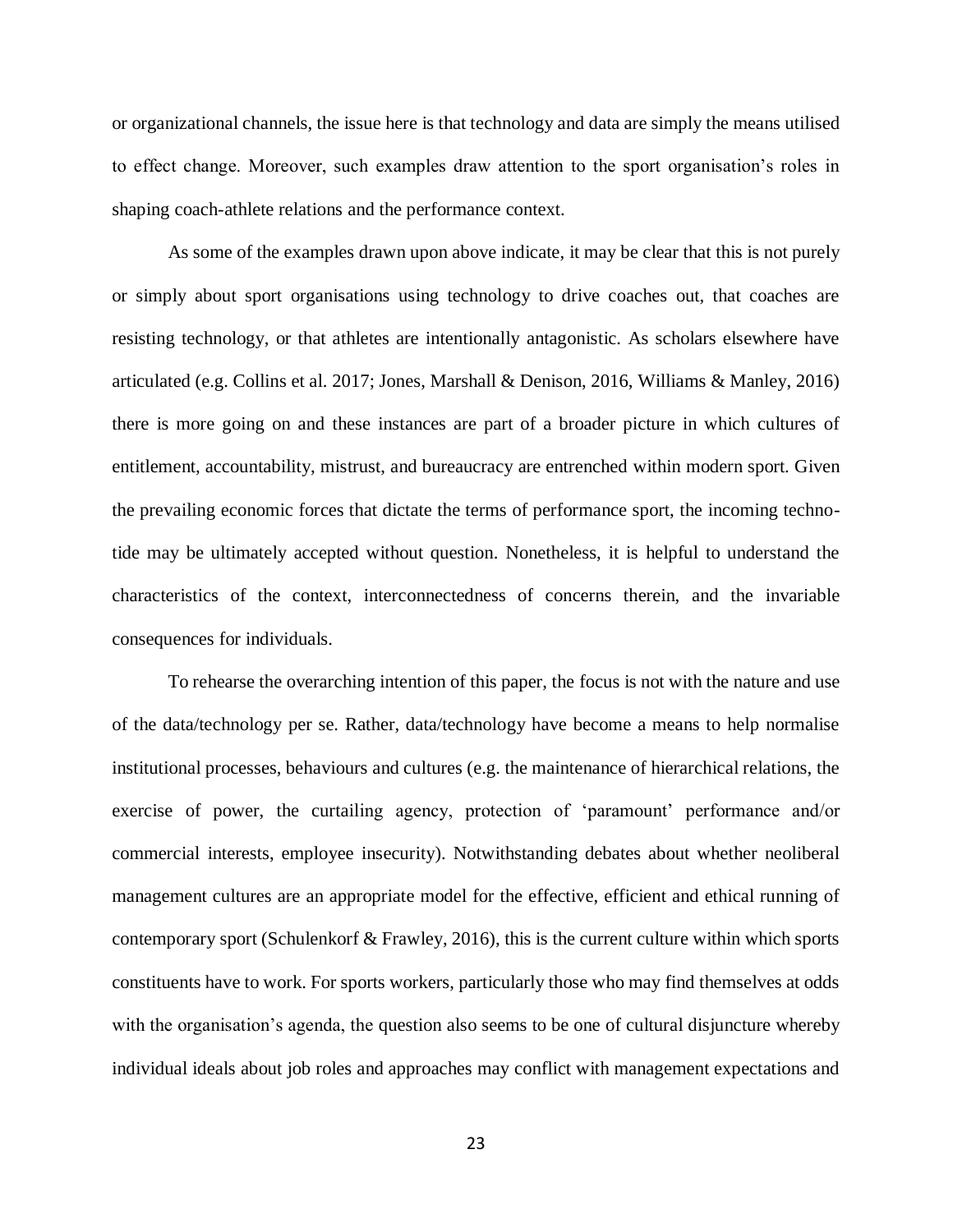obligations. Consequently, those within 'the system' (i.e. head coaches) are expected to 'fit' in accordance with the overarching management structures and organisation ethos and vision. In order to align with the managerial culture sports workers will, to a greater or lesser degree, accept and oblige monitoring practices. In doing so, such practices become normative mechanisms that lead to compliance.

If we accept that integration of data/technology is not only here to stay, but will likely be exacerbated over time, what new ways might be needed to assist sport organisations in their tripartite relations with coaches and athletes? There is still scope for sport organisations to mediate/negotiate coach-athlete relations in ways that are more transparent, accountable, ethical and democratic. One area for consideration regards the implications that organisational and athlete technophilia have for recruitment, employment security and career and professional identity. Following Feenberg (2002; 2008) and Osiceanu's (2015) sentiments, sport organisations may be able to resurrect an essential humanity within their social relations and appreciation of the art of individual (coach and athlete) practice. In the first instance, when it comes to hiring coaches and also recruiting athletes, sport organisations should foster productive and open dialogue about the interplay between humanistic practice and quantified scientific rationalism with the professional performance framework. Such work would likely involve: having more explicit discussions about the rationale for, and privileging of, scientific data, technology and measurement; affording coaches trust to work across the spectrum with athletes without fear of reprimand or career insecurity; and making the management of expectations, philosophies and cultures within the team a participatory process for all. Initial discussions may be orientated around questions such as: what place the coach assumes within the organisational hierarchy; the definition and extent of the coach's autonomy; the ability and space for coaches to exercise their individuality, creativity, and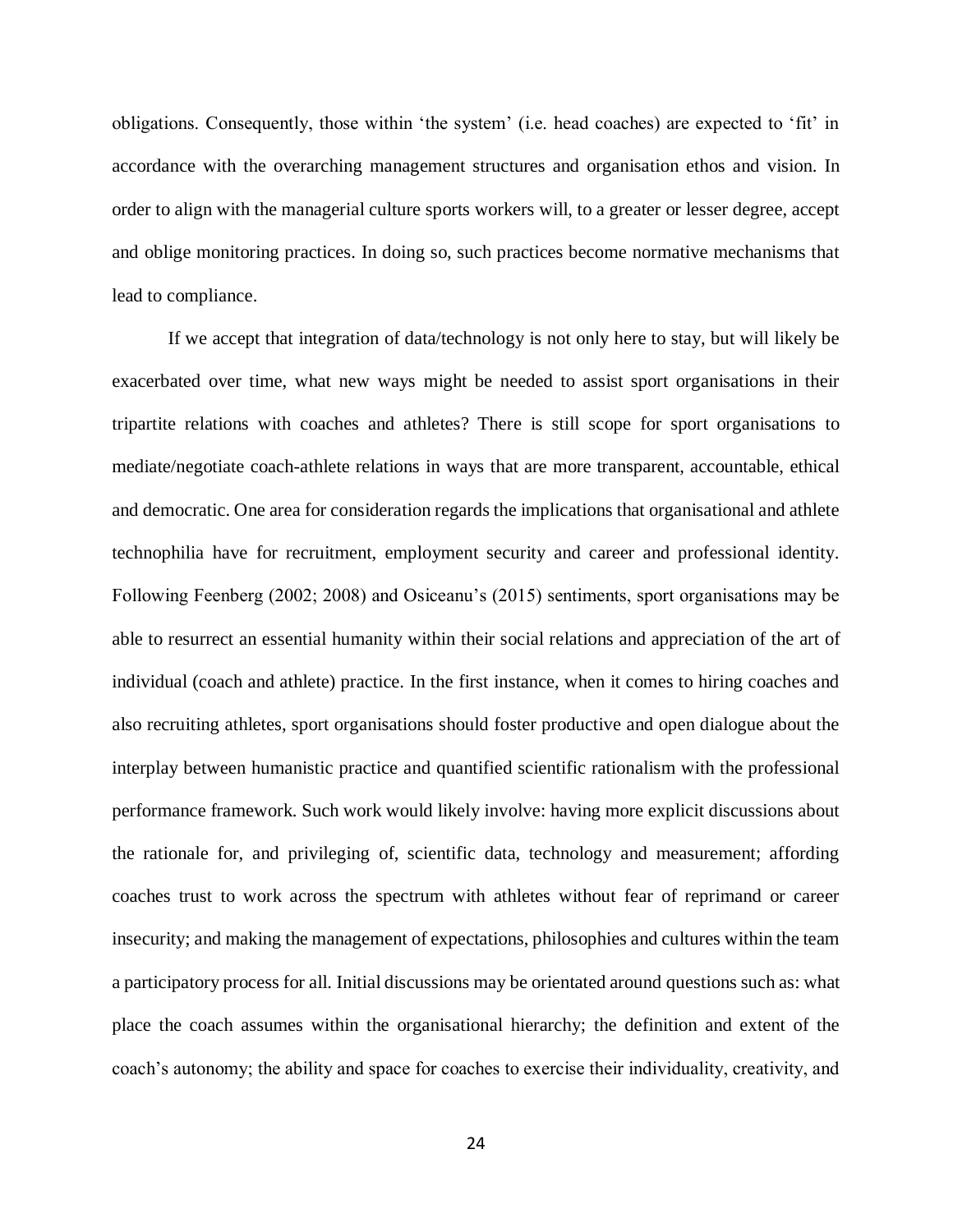techno-proficiencies without trepidation; and, coaches' professional ideals and values will be respected and that they can maintain confidence in an open and trusting relationship with the athlete and organisation.

We appreciate that some (maybe even most) sport organisations are already doing so, or may be working toward this end. However, at a time of Big Data drives and questions in sport (Baerg, 2016; Fried & Mumcu, 2016; Hutchins, 2016), the proliferation of information and mass consumption of technologies, and the heightened specificity and individuality of data available within the performance context, these issues will need to feature more prominently on sport organisation agendas. In conjunction, coaches may need to consider their position and craft, and draw attention to where athlete techno-philic 'outliers' may exist that present a threat to the established trust between the coach, team and the organisation. Athletes also may need to understand that with the power afforded to them, on occasion, by sport organisations' athletecentred approaches comes a need to appreciate and respect the specific roles and responsibilities of all those within the system. While affording all stakeholders an equal and legitimate place and voice may be thought of as 'good' governance (Brown & Marsden, 2013; Geeraert & Groll, 2014; O'Boyle & Bradbury, 2013), their varied positions, roles, philosophies, contributions and practices mean that this is not often realised or indeed a practical reality. As such, the quest for improved democracy at present appears antithetical to the nature of performance coaching and sports teams.

#### Conclusion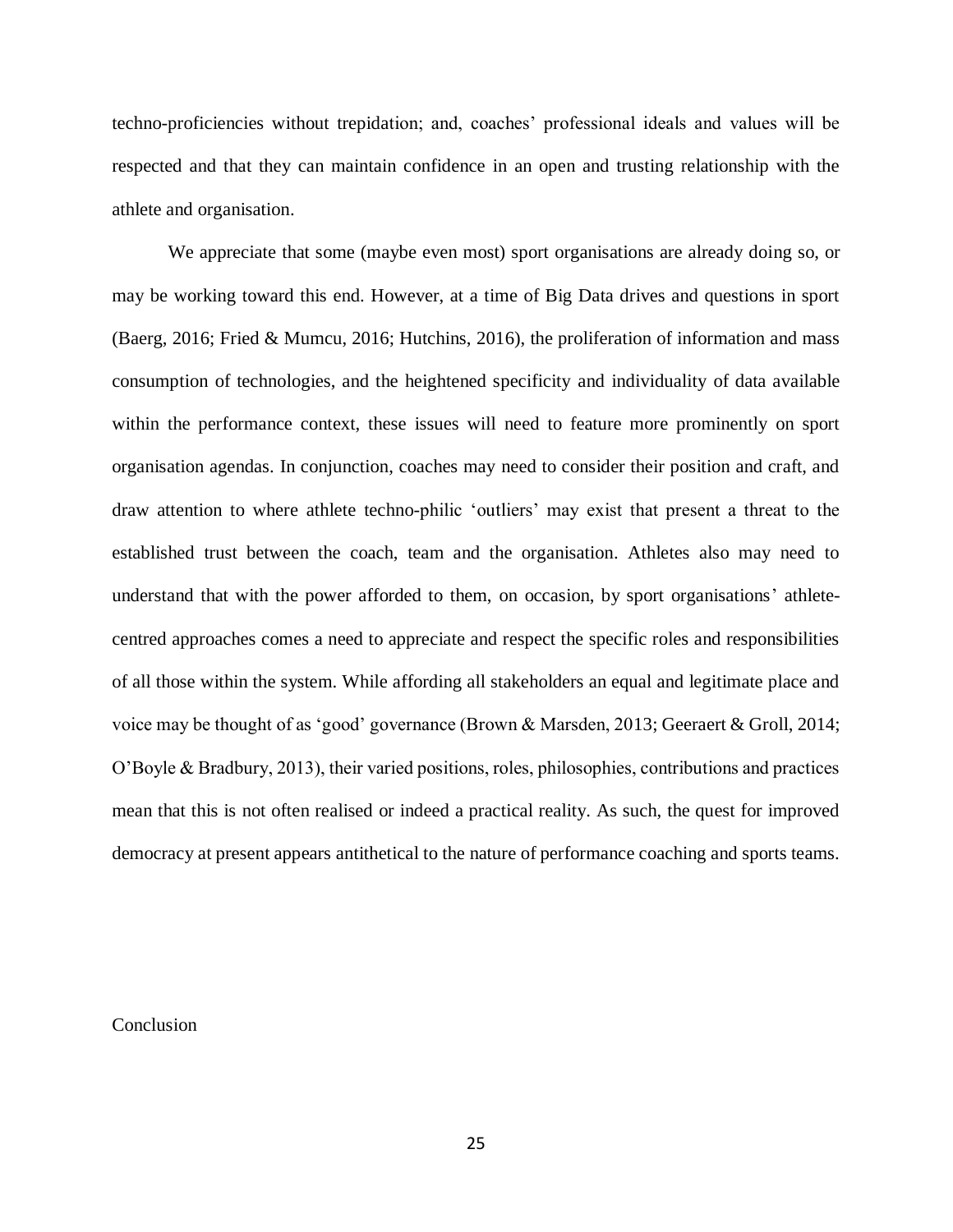As frequent media reports (e.g. Brown, 2016; Millar, 2016; Reidy, 2017) indicate, the development of sport data analytics and coaching technologies is progressing at pace and has become normalised. This has contributed to assumptions that data and technology reduce the 'complexity' of elite sport environments and make work 'easier'. The purpose of this paper, therefore, was to examine the athlete-coach-organisational relationship from a new angle; in this case, focusing on the roles of technology rationalism and the pursuit of quantitative data as catalysts of turbulence within sports work. Drawing upon techno-criticism, we extended theoretical discussions beyond the prevailing discourses of power and surveillance that have come to characterise scholarly debate. In particular, techno-criticism was appealing as it enabled us to draw attention to the intertwined, and largely inescapable, connections between social practices, technological advancement and the privileging of scientific knowledge. Conceptually, the theory makes a contribution for deconstructing binaries around technophilia and technophobia, acknowledging that individuals' techno-preferences can be located across a continuum, rehearsing existential questions about the nature of humanity, and reiterating the value of the person (e.g., the athlete, the coach) in the process. We acknowledge that our consideration may only apply to a small number of individuals within elite sport, and that we only raised some preliminary concerns with respect to how technological issues may manifest within the context of coach-athlete relations. It is evident that other scholars are also beginning to contribute to moving techo-criticism beyond surveillance discourse and explore alternate explanations that transcend power and micro-political rationalism (e.g. Cronin et al. 2017).

With regards to professional sports work, techno-criticism enabled us to examine the potential and actual consequences that may stem from the privileging of scientific data, and the

26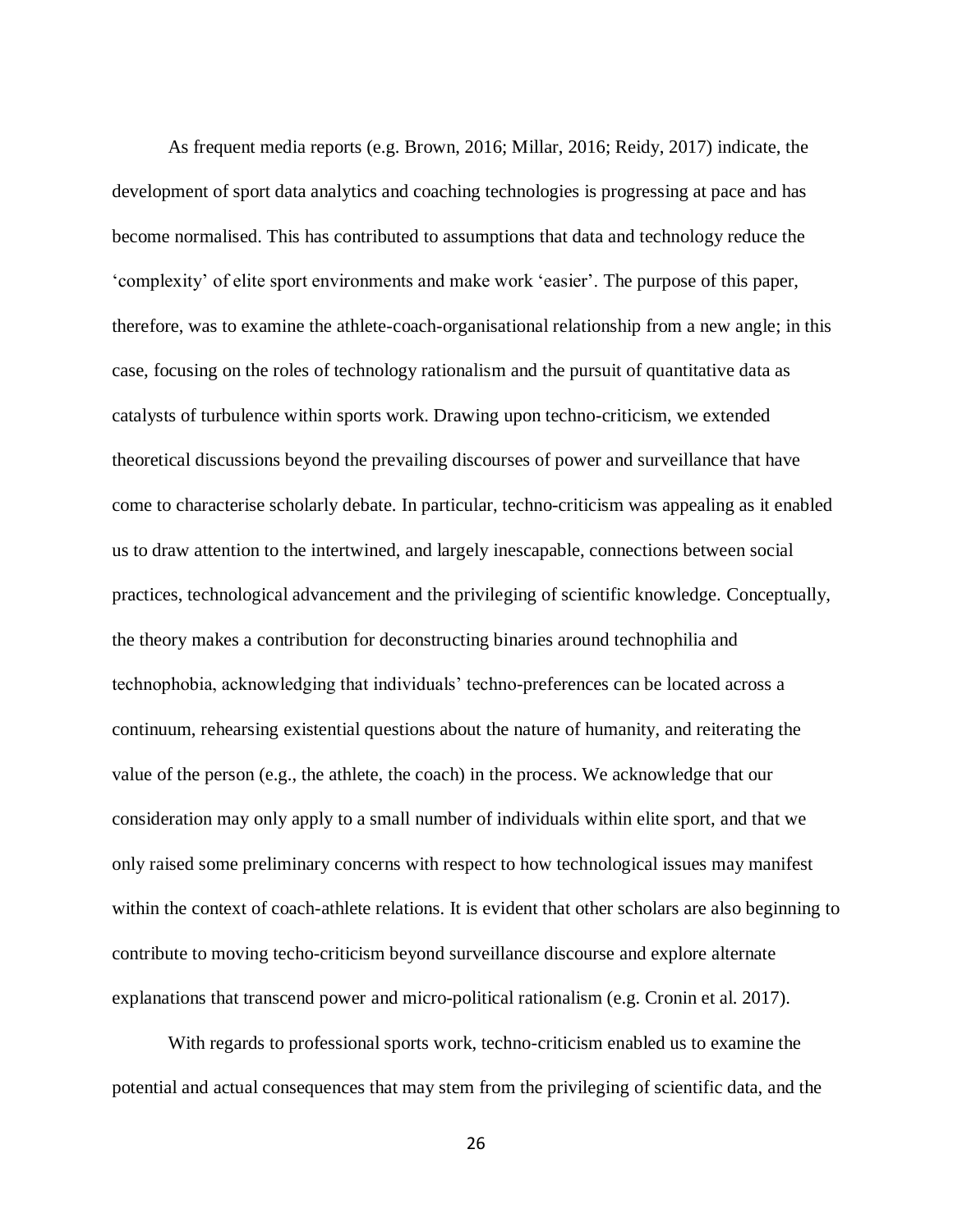resultant employment insecurities this may have on coaches in particular. While precarity, technologically-driven or otherwise, may be a feature of labour in performance sport contexts, some athletes and organisations have demonstrated an ability to mobilise data to place doubt upon the coach's craft, or 'fit', with the organisational culture. However, the reasons behind organisation's reactions may be invariably more complex. For instance, the extent of a coach's use of technology may be linked to a wider analysis of the longer-term success of the coach and/or success of the programme. Further scholarly investigations or anecdotal evidence may emerge that indicates that if the coach is reputable there may be less of a willingness to question the 'art' of her/his work so long as the results keep coming and the athletes perform as expected. We appreciate, that it also may be possible to read the situation in light of inherent generational differences where athletes have emerged via different educational systems, may be more digitally literate, and, have different preferences in terms of data consumption.

The increasing over-reliance upon data appears to have the potential to erode the trust between the coach, the athletes, and/or the organisation as well as challenge the coach's assumptions about their autonomy. Such occurrences may be viewed as unresolvable and result in contract termination which may be framed as 'philosophical differences' with the organisation. While some coaches may make some compromises in their work and in their relationship with the organisation, and also be willing to accept elements of scientific rationalism that are a part of performance programmes, further investigation may reveal the extent to which these episodes of techno-turbulence are demonstrative of a persistent uncertainty over what a coach is, what they do, and how they go about their work.

27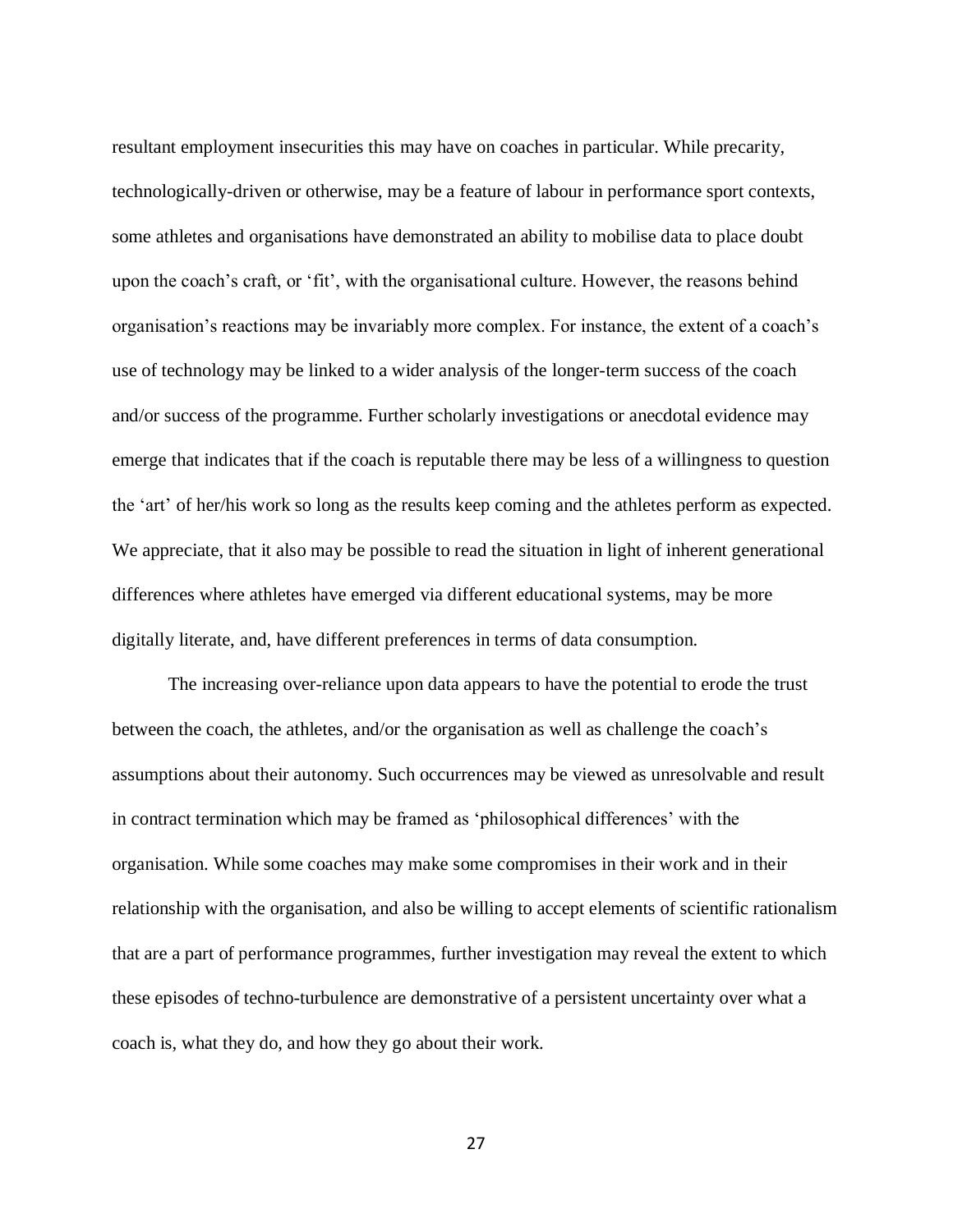References

- Baerg, A. (2017). Big data, sport, and the digital divide: theorizing how athletes might respond to big data monitoring. *Journal of Sport and Social Issues 41*(1), 3-20.
- Boehme-Neßler, V. (2011). Caught between technophilia and technophobia: culture, technology and the law. In V. Boehme-Neßler (Ed.), *Pictoral law: modern law and the power of pictures* (pp. 1-18). Berlin: Springer-Verlag.
- boyd, d., & Crawford, K., (2012). Critical questions for big data: provocations for a cultural, technological and scholarly phenomenon. *Information, Communication & Society, 15*(5), 662-679.
- Brown, C.B. (2016, 20 January). Football strategy's radical, tech-fueled revolution has begun. *Wired*. Retrieved from [https://www.wired.com/2016/01/the-coming-revolution-in](https://www.wired.com/2016/01/the-coming-revolution-in-football-strategy/)[football-strategy/.](https://www.wired.com/2016/01/the-coming-revolution-in-football-strategy/)
- Brown, I., & Marsden, C.T. (2013). *Regulating code: good governance and better regulation in the information age*. MIT Press.
- Butryn, T.M. (2003). Posthuman podiums: cyborg narratives of elite track and field athletes. *Sociology of Sport Journal, 20*(1), 17-39.
- Butryn, T.M., & Masucci, M.A. (2009). Cyborg athletes, technology and the environment. *Journal of Sport and Social Issues, 33*(3), 285-37.
- Carling, C., Reilly, T., & Williams, A.M. (2009). *Performance assessment for field sports*. London, UK: Routledge.
- Cassidy, T. (2010) Holism in sports coaching: beyond humanistic psychology. *International Journal of Sports Science and Coaching, 5* (4): 439-443.

Cassidy, T., Jones, R., & Potrac, P. (2009). *Understanding sport coaching: the social,*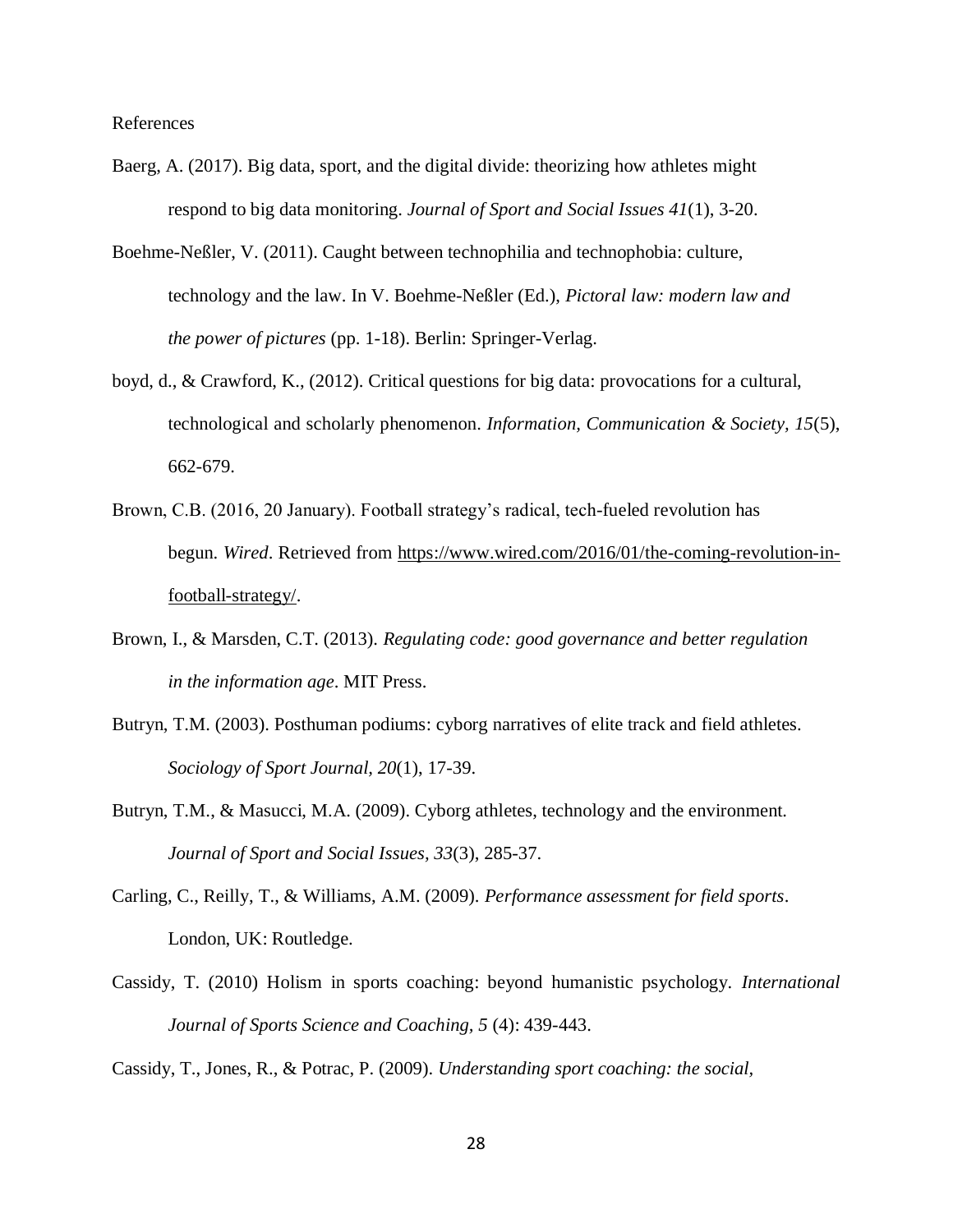*cultural and pedagogical foundations of coaching practice*. London: Routledge.

- Claringbould, I., Knoppers, A., & Jacobs, F. (2015). Young athletes and their coaches: disciplinary processes and habitus development. *Leisure Studies, 34*(3), 319–334.
- Collins, D., Carson, H.J., & Cruickshank, A. (2015). Blaming Bill Gates AGAIN! Misuse, overuse and misunderstanding of performance data in sport. *Sport, Education and Society, 20*(8), 1088-1099.
- Cushion, C.J., & Jones, R.L. (2006). Power, discourse and symbolic violence in professional youth soccer: the case of Albion F.C. *Sociology of Sport Journal, 23*(2), 142-161.
- de Bosscher, V., Bingham, J., Shibli, S., van Bottenburg, M., & de Knopp, P. (2008). *The global sporting arms race. An international comparative study on sports policy factors leading to international sporting success*. Aachen: Meyer & Meyer.
- Day, D. (2013). Historical perspectives on coaching. In P. Potrac, W. Gilbert & J. Denison (Eds.), *Routledge handbook of sports coaching* (pp. 5-15). Abingdon: Routledge.
- Denison, J. (2010) Holism in sports coaching: beyond humanistic psychology. A commentary. *International Journal of Sports Science and Coaching, 2* (4), 489-491.
- Denison, J., & Mills, J.P. (2014). Planning for distance running: coaching with Foucault. *Sports Coaching Revie*w, *3*, 1-16.
- Donnelly, P. (2015). What if the players controlled the game? Dealing with the consequences of the crisis of governance in sports. *European Journal for Sport and Social Issues, 1*, 11- 30.
- Dusek, V. (2006). *Philosophy of technology: an introduction*. Oxford, UK: Blackwell Publishing.

Feenberg, A. (2008). From critical theory of technology to the rational critique of rationality.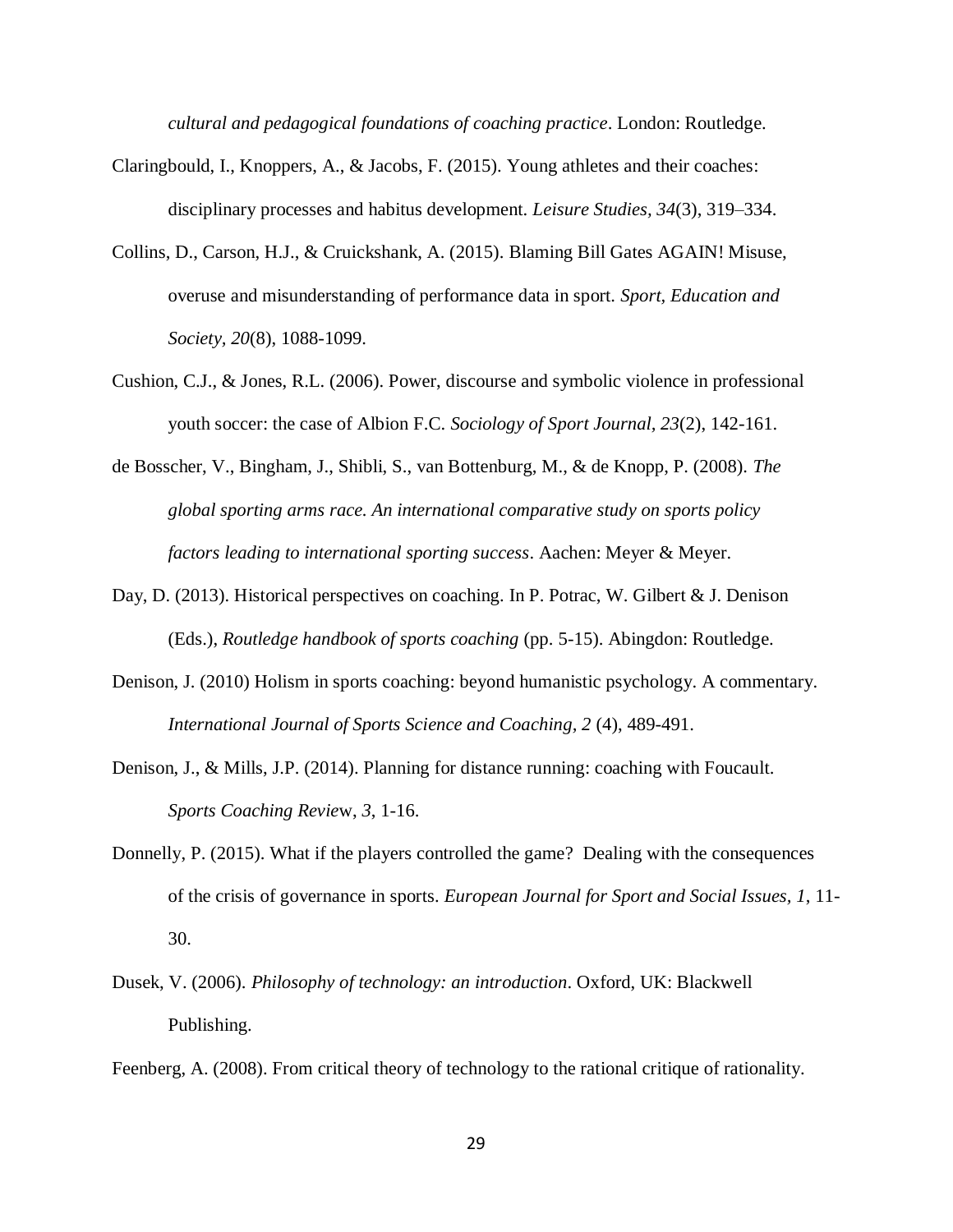*Social Epistemology, 22*(1), 5 – 28.

- Feenberg, A. (2002). *Transforming technology: a critical theory revisited*. Oxford: Oxford University Press.
- Feenberg, A. (1996). Marcuse or Habermas: two critiques of technology. *Inquiry*, *39*(1), 45– 70.
- Ferkins, L., & Shilbury, D. (2015). The stakeholder dilemma in sport governance: toward the notion of 'stakeowner'. *Journal of Sport Management, 29*(1), 93-108.
- Fried, G., & Mumcu, C. (Eds.) (2016)*. Sport analytics: A data-driven approach to sport business and management*. London, UK: Routledge.
- García, B. (2009). Sport governance after the white paper: The demise of the European model? *International Journal of Sport Policy, 1*(3), 267-284.
- Geeraert, A., Alm, J., & Groll, M. (2014). Good governance in international sport organizations: an analysis of the 35 Olympic sport governing bodies. *International Journal of Sport Policy and Politics, 6*(3), 281-306.
- Greenwood, M. & Van Buren III, H.J. (2010) Trust and stakeholder theory: trustworthiness in the organisation-stakeholder relationship. *Journal of Business Ethics, 95*: 425-438.
- Groom, R., Cushion, C., & Nelson, L. (2011). The delivery of video-based performance analysis by England youth soccer coaches: towards a grounded theory. *Journal of Applied Sport Psychology, 23*(1), 16-32.
- Hassan, D. & O'Boyle, I. (2017). Stakeholder governance and Irish sport. *Sport in Society*, *20*(5-6), 735-749.
- Henry, I. (2013). Athlete development, athlete rights and athlete welfare: A European Union perspective. *The International Journal of the History of Sport, 30*(4), 356–373.

Hutchins, B. (2016). Tales of the digital sublime: tracing the relationship between big data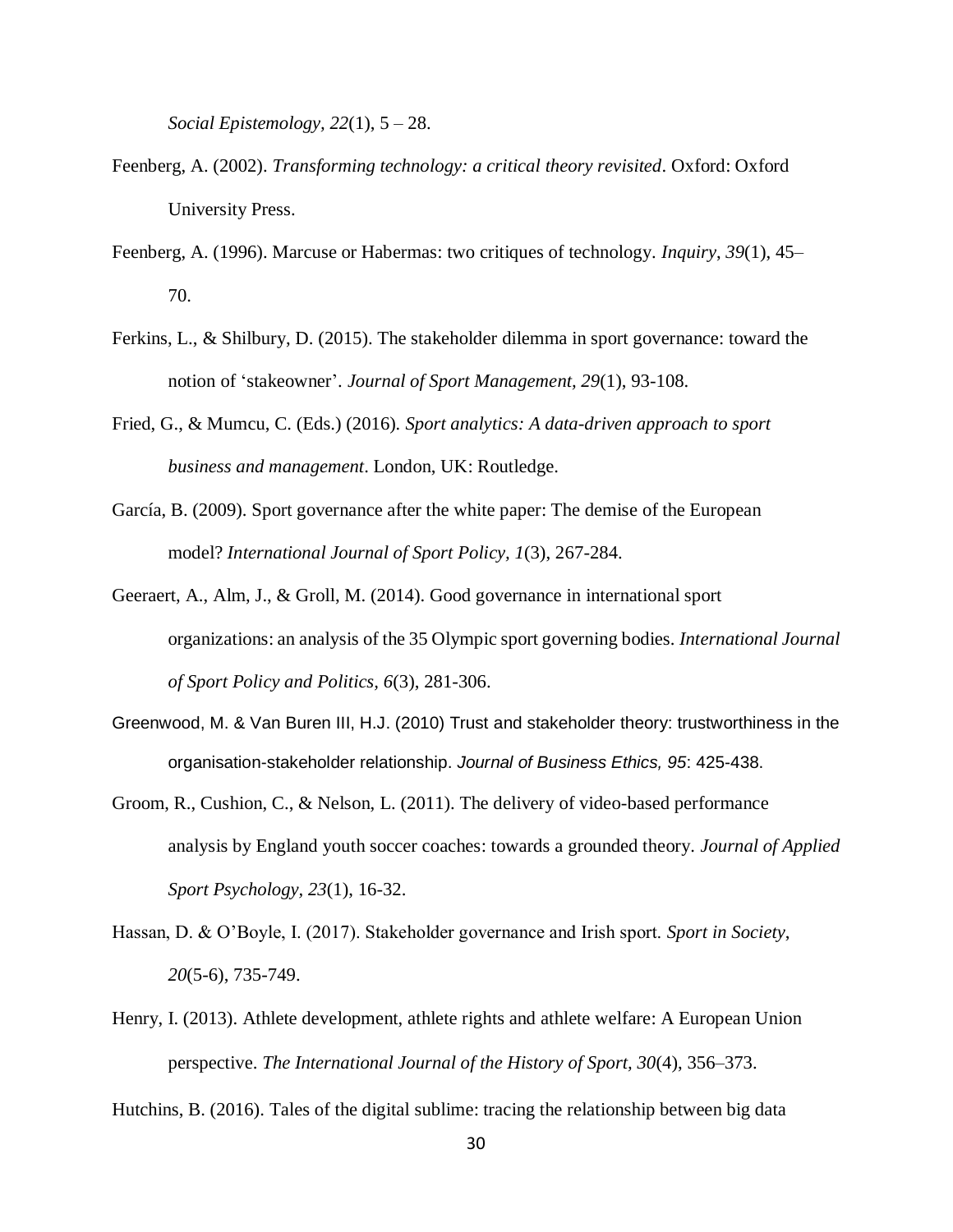and professional sport. *Convergence*, 22(5), 494-509.

- Johansson, A. & [Fahlén,](http://journals.sagepub.com/author/Fahl%C3%A9n%2C+Josef) J. (2017) Simply the best, better than all the rest? Validity issues in selections in elite sport. *International Journal of Sports Science and Coaching, 12*(4): 470- 480.
- Jones, R., Armour, K., & Potrac, P. (2004). *Sports coaching cultures: from practice to theory*. London: Routledge.
- Jones, R.L. and Turner, P. (2006). Teaching coaches to coach holistically: can problem-based learning (PBL) help? *Journal Physical Education and Sport Pedagogy, 11*(2): 1818-202.
- Jones, L., Marshall, P., & Denison, J. (2016). Health and well-being implications surrounding the use of wearable GPS devices in professional rugby league: A Foucauldian disciplinary analysis of the normalised use of a common surveillance aid. *Performance Enhancement and Health, 5*(2), 38-46.
- Jones, R. L., & Wallace, M. (2006). The coach as orchestrator. In R. L. Jones (Ed.), *The sports coach as educator: Re-conceptualising sports coaching* (pp. 51–64). London: Routledge.
- Kerr, R. (2014). From Foucault to Latour: gymnastics training as a socio-technical network. *Sociology of Sport Journal, 31*, 85–101.
- Kitchin, R. (2014). The real-time city? Big data and smart urbanism. *GeoJournal, 79*, 1–14.
- Kohe, G., & Purdy, L.G. (2016) In protection of whose 'wellbeing'?: Considerations of 'clauses and a/effects' in athlete contracts. *Sport and Social Issues*. DOI: 10.1177/0193723516633269.
- Latour, B. (1992). Where are the missing masses? Sociology of a few mundane artifacts. In W.E. Bijker & J. Law (Eds.), *Shaping technology/building society: studies in sociotechnical change* (pp. 225-258). Cambridge, MA: MIT Press.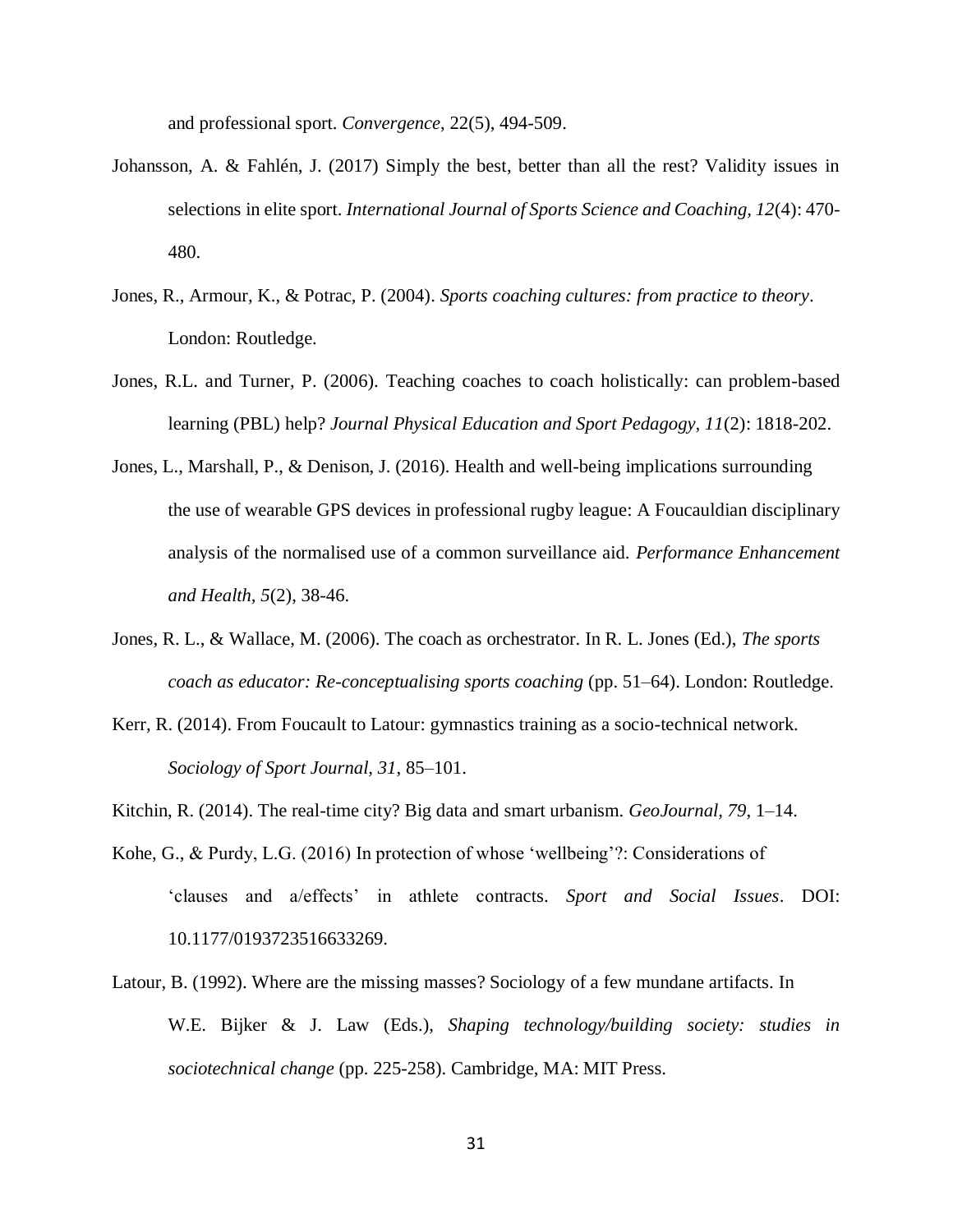- Laure, P. (1997). Que pensent les athletes de haut niveau des test visant á évaluer lerus performances? *Science & Sports*, *12*, 129-134.
- Lindgren, E.C. & Barker-Ruchti, N. (2017) Balancing performance-based expectations with a holistic perspective on coaching: A qualitative study of Swedish women's national football team coaches' practice experiences. *International Journal of Qualitative Studies on Health and Well-Being*. DOI: 10.1080/17482631.2017.1358580.
- Mackenzie, R., & Cushion, C. (2013). Performance analysis in professional soccer: player and coach perspectives. In D. Peters & P. O'Donoghue (Eds.), *Performance Analysis of Sport IX* (pp. 23-31). Abdingdon: Routledge.
- Nash, C., & Collins, D. (2006). Tacit knowledge in expert coaching: science or art? *Quest, 58*, 465-477.
- Manley, A., Palmer, C., & Roderick, M. (2012). Disciplinary power, the oligopticon and rhizomatic surveillance in elite sports academies. *Surveillance & Society, 10*(3/4), 303- 319.
- Manley, A., & Williams, S. (2014, 4 December). 'Big Brother' surveillance in elite sport is pushing a culture with a machine mentality. *The Conversation*. Retrieved from [http://theconversation.com/big-brother-surveillance-in-elite-sport-is-pushing-a-culture](http://theconversation.com/big-brother-surveillance-in-elite-sport-is-pushing-a-culture-with-a-machine-mentality-34214?sa=pg1&sq=sport&sr=91)[with-a-machine-mentality-34214?sa=pg1&sq=sport&sr=91.](http://theconversation.com/big-brother-surveillance-in-elite-sport-is-pushing-a-culture-with-a-machine-mentality-34214?sa=pg1&sq=sport&sr=91)
- McMahon, J.A., & Penny, D. (2013). (Self) surveillance and (self-) regulation: living by fat numbers within and beyond a sporting culture. *Qualitative Research in Sport, Exercise and Health, 5*(2), 156-178.
- Millar, J. (2016, 19 July). 15 innovations pushing human performance to the limits. *Wired*.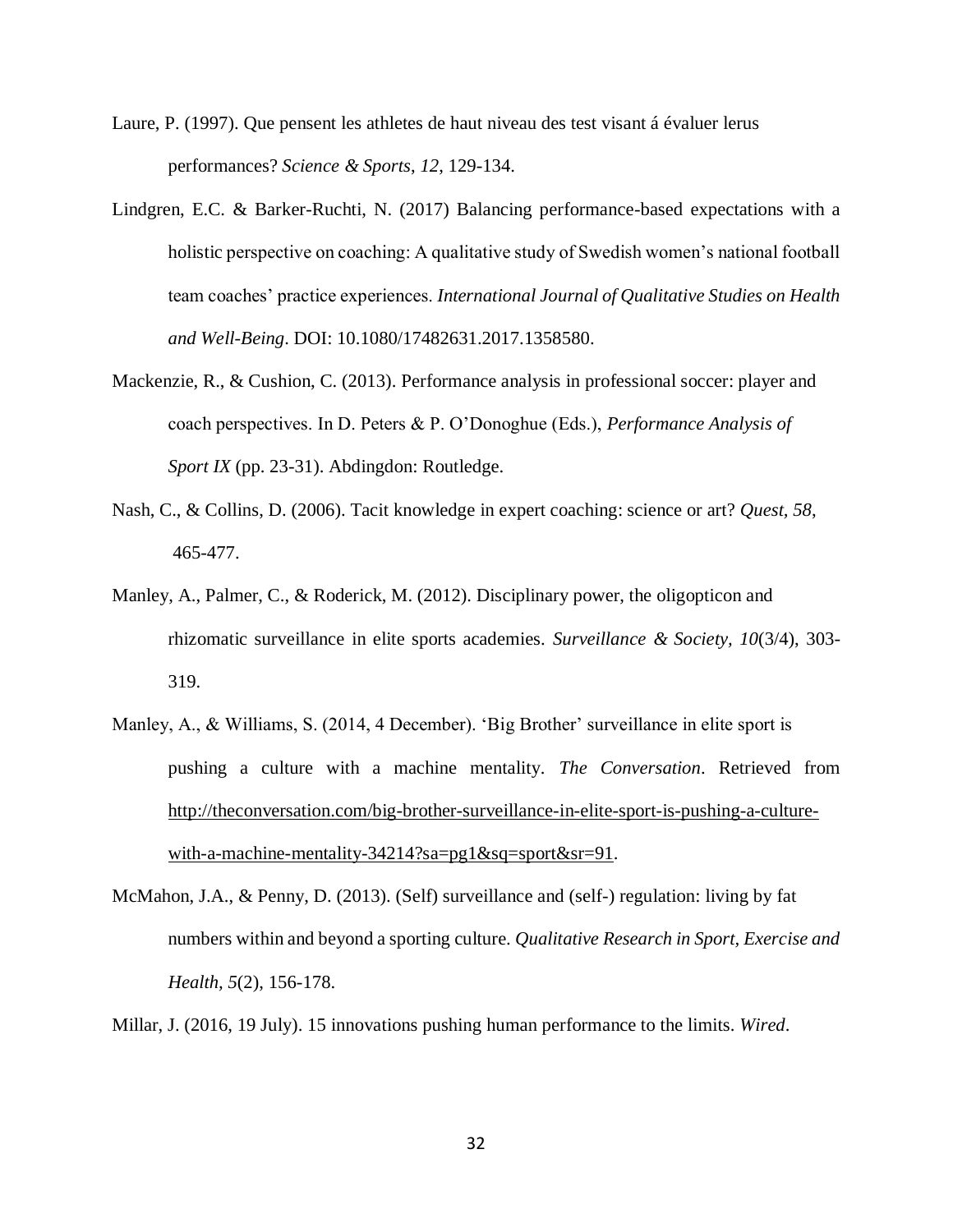Retrieved from [http://www.wired.co.uk/article/sport-science-technology-human](http://www.wired.co.uk/article/sport-science-technology-human-performance)[performance.](http://www.wired.co.uk/article/sport-science-technology-human-performance)

- Millington, B. (2018). *Fitness, technology and society: Amusing ourselves to life*. Abdingdon: Routledge.
- O'Boyle, I., & Bradbury, T. (2013). *Sport governance: international case studies*. Abdingdon: Routledge.
- Osiceanu, M.E. (2015). Psychological implications of modern technologies: 'Technofobia' versus 'Technophilia'. *Procedia-Social and Behavioral Sciences*, *180*, 1137-1144.
- Postman, N. (1992). *Technopoly: the surrender of culture to technology*. New York: Vintage Books.
- Potrac, P., & Jones, R. (2009). Micropolitical workings in semi-professional football. *Sociology of Sport Journal, 26*, 557–57.
- Purdy, L.G., Kohe, G.Z., & Paulauskas, R. (2017). Coaches as sports workers: Professional agency within the employment context of elite European basketball. *Sport, Education and Society*,<https://doi.org/10.1080/13573322.2017.1323201>
- Purdy, L., Jones, R., & Cassidy, T. (2009). Negotiation and capital: athletes' use of power in an elite men's rowing program. *Sport, Education and Society, 14*(3), 321-338.
- Purdy, L., Potrac, P., & Jones, R. (2008). Power, consent and resistance: An autoethnography of competitive rowing. *Sport, Education and Society*, *13*(3), 319-336.
- Reidy, M. (2017, 23 June). The latest in sports technology makes coaching easy. *Stuff.co.nz*. Retrieved from [http://www.stuff.co.nz/business/innovation/94009780/the-latest-in-sports](http://www.stuff.co.nz/business/innovation/94009780/the-latest-in-sports-technology-makes-coaching-easy)[technology-makes-coaching-easy.](http://www.stuff.co.nz/business/innovation/94009780/the-latest-in-sports-technology-makes-coaching-easy)

Roderick, M. (2006). *The work of professional football: A labour of love?* Abingdon: Routledge.